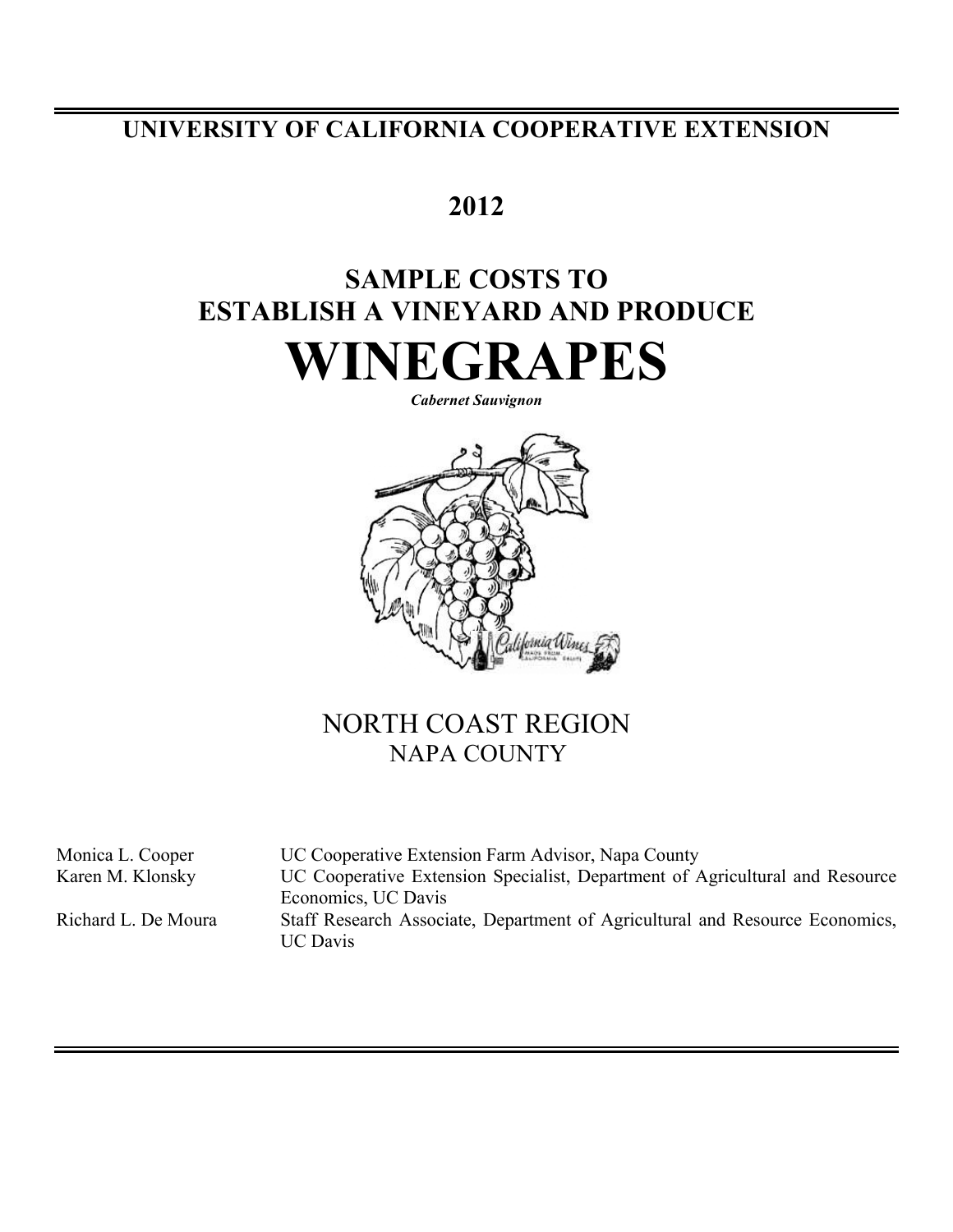### **SAMPLE COSTS TO ESTABLISH A VINEYARD AND PRODUCE WINEGRAPES Cabernet Sauvignon NORTH COAST REGION – Napa County 2012**

## **CONTENTS**

| Table 6. WHOLE FARM EQUIPMENT, INVESTMENT, AND BUSINESS OVERHEAD COSTS 18 |  |
|---------------------------------------------------------------------------|--|
|                                                                           |  |
|                                                                           |  |

**Acknowledgment**. Appreciation is expressed to the Napa Valley Grapegrowers members who provided time and input for this study. Thank you to Randy Heinzen, Steve Smit, Garrett Buckland, Stan Zervas, and Ron Wicker of the Napa Valley Grapegrowers and Jennifer Kopp Putnam, Executive Director, for coordinating the data collection and providing facilities for the meetings.

## **INTRODUCTION**

Sample costs to establish a vineyard and produce winegrapes under drip irrigation in the North Coast Region, Napa County are presented in this study. This study is intended as a guide only, and can be used to make production decisions, determine potential returns, prepare budgets and evaluate production loans. Practices described are based on production practices considered typical for the crop and area, but these same practices will not apply to every situation. The sample costs for labor, materials, equipment and custom services are based on current figures. A blank column, "*Your Costs*", in Tables 2 and 3 is provided for entering your farming costs.

The hypothetical farm operation, production practices, overhead, and calculations are described under the assumptions. For additional information or an explanation of the calculations used in the study call the Department of Agricultural and Resource Economics, University of California, Davis, (530) 752-3589 or your local UC Cooperative Extension office.

Sample Cost of Production Studies for many commodities are available and can be requested through the Department of Agricultural and Resource Economics, UC Davis or downloaded from the department website at http://coststudies.ucdavis.edu or obtained from selected county UC Cooperative Extension offices.

.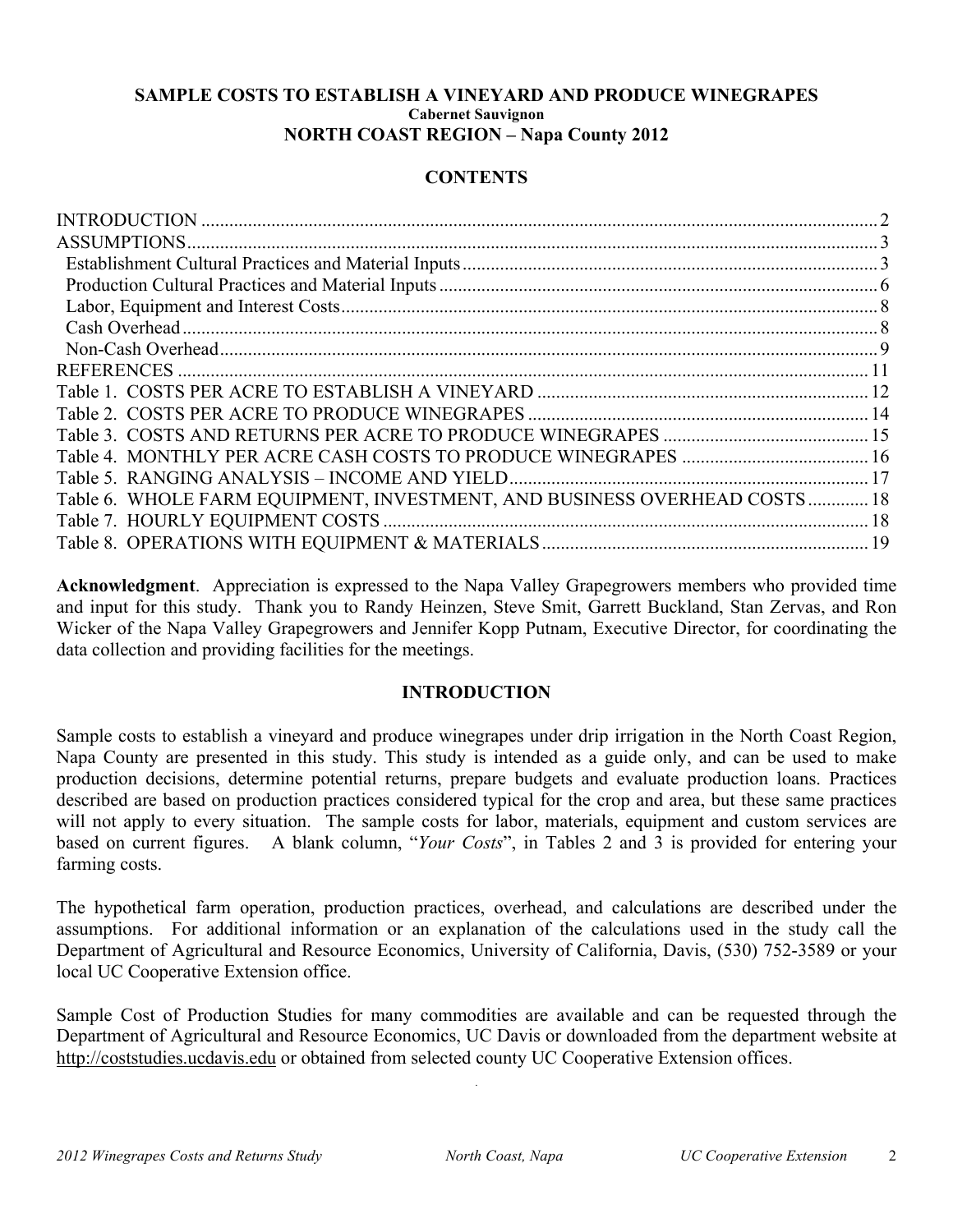### **ASSUMPTIONS**

The assumptions refer to Tables 1 to 8 and pertain to sample costs to establish a vineyard and produce winegrapes in the North Coast – Napa County or Napa Valley Appellation. Within the Napa Valley Appellation are 15 subappellations. For district location and other related information see the websites www.napagrowers.org and www.napavintners.com. The cultural practices shown represent operations and materials considered typical in a well-managed vineyard in the region. The costs, materials, and practices shown in this study will not be applicable to all situations.Establishment and cultural practices vary by grower and the differences can be significant. The study is intended as a guide only. *The trade names and cultural practices shown in this report do not constitute an endorsement or recommendation by the University of California nor is any criticism implied by omission of similar products or practices.*

**Farm.** The hypothetical farm, located on land with less than a 5% slope, is owned and operated by the grower. The 35 contiguous acre farm consists of 30 acres of winegrapes of which 10 are being replanted, and five acres occupied by roads, irrigation systems, fencing, and farmstead. Management companies farm approximately 40% of the farms in the area (NVG). In this study we incorporated information from both farmer and management company operations to present a farm managed by the owner. Management companies will charge a fee for their services, but farms operated by management companies will not have an equipment inventory as shown in Table 6.

## **Establishment Cultural Practices and Material Inputs**

The following practices refer to table 1.

**Environmental Preparation**. The Napa County Conservation, Development, and Planning Department administer regulations for planting and replanting vineyard sites that have a 5% or greater slope. If planting on slopes, contact the Napa office for further information.

**Vineyard Conversion and Site Preparation.** The new vineyard is being planted on land that had an existing vineyard. The vineyard is removed and the field cleaned up by a vineyard removal service. A hand crew separates out the wood and steel components prior to vine removal. The old grapevines are removed, stacked and burned. Rock removal may be required on some new plantings, but is not accounted for in this study. A company is hired to collect, crush and remove the old steel trellis components. A hand crew cleans and hauls miscellaneous debris left in the field. The field is ripped four to five feet deep. The field is again hand cleaned to remove debris pulled up from the ripping. A custom operator then disks the land in two directions and landplanes the site. Landplaning is assumed to be necessary on the site. Soil amendments (lime or gypsum and compost) are commercially applied. A commercial company is hired to layout the field, mark/stake vine sites and irrigation lines. In the row middles, a cover crop (bell bean, oat, vetch mix) is planted. The trellis system endposts and stakes are installed. All operations that prepare the vineyard for planting are done in the fall, beginning in the year prior to planting, but costs are shown in the first year.

**Vines.** Field-grown dormant benchgraft vines, Cabernet Sauvignon variety, are planted on 7 X 4-foot spacing at 1,555 vines per acre. Vines will be trained to a bilateral cordon and spur pruned. The current trend is to cane prune vineyards, but for this purpose no costs are shown and both will use the same trellis. Cordons are the horizontal branches, and spurs are the bearing units on the cordon. The grapevines are assumed to begin yielding fruit in three years and to produce for an additional 27 years.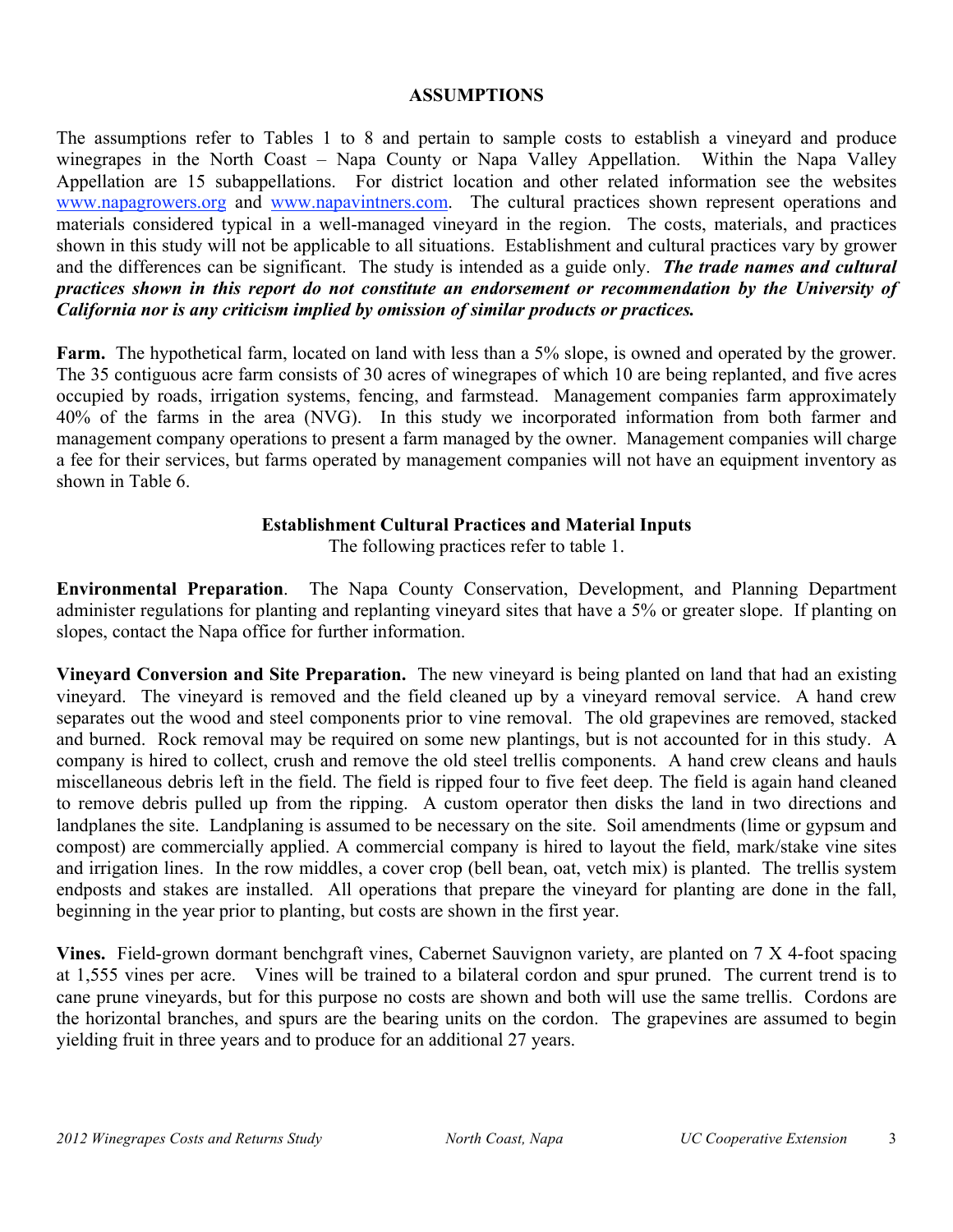**Planting.** Planting in this study occurs in mid-April and is done by hand. Holes are dug and the dormant vines are planted to the appropriate depth. The hole is filled with soil, and the vine is protected with a milk carton. In the following year an average of 2% or 31 vines per acre will be replanted.

**Trellis System.** The trellis is a vertical shoot positioning system (VSP). The system in this study utilizes 3 inch X 8-foot notched steel line posts spaced 16-feet apart (every 4th vine), with three training stakes (1/2-inch rebar rod X 4-feet) at the vine locations in between. Two clips for each rebar. End posts are 3-7/8 inch X 10 foot steel tube (well casing) with a spade. No additional anchors are required. Three crossarms (8-inch) are installed at three different levels (low, middle, top). Eight wires are secured to the end posts – 12-gauge fruit wire, 14 gauge drip wire, and 3 pairs of 13 gauge movable canopy wires. Gripples are put on all wires except the cordon wire and drip wires. The trellis is considered as part of the vineyard since it will be removed when the vines are removed. Therefore it is included in the establishment cost. The trellis system cost (materials and labor) is shown in the first year and installed during the first 2 years as follows:

*First Year.* In the fall of the year prior to planting, end-posts and stakes are laid out by the grower and installed by a trellis company. The grower lays out the stakes and end-posts, using a tractor and trailer. Hauling the posts takes 2 men and 1 tractor driver approximately 0.83 hours per acre but uses a total of 2.5 man-hours per acre. The drip wire and cordon (fruit) wire are installed after planting.

*Second Year.* Three pairs of canopy wires are installed.

**Drip System (Irrigation).** Mainlines are laid out in the fall prior to trellis installation. After planting, the drip line is attached to the drip wire on the trellis system and emitters are punched. Drip system labor is included in the total drip system costs. The system is considered part of the vineyard since it will be removed when the vines are removed; therefore it is included in the establishment costs.

**Training/Pruning.** Training and pruning establish the vine framework and these techniques will vary with variety and trellis system. In this study training includes pruning, tying, suckering, shoot positioning and thinning. The prunings are placed in between the vine rows and are incorporated during the first discing.

*First Year.* The vines are allowed to grow freely the first year with minimal pruning and training. A good root system should develop this year to support vine training in the second year. Twenty hours per acre of hand labor (miscellaneous labor) are allocated to the budget for topping throughout the year.

*Second Year.* In February the vines are pruned back to two buds. In June, the vines are suckered to one shoot. Vines are trained by tying one shoot to the post to become the main trunk. Later in the season this shoot is topped at or slightly below the cordon wire. Two lateral shoots are selected from the trunk as the bilateral cordons. Any remaining lower laterals are removed. In July and August, two passes are made to top the vines, remove extra shoots (suckering) and tie the canes loosely on the wire.

*Third Year.* In February, cordons are pruned back to the appropriate length as determined by girth. These canes are then tied trimly to the fruiting wire. Training vines in the third year includes extending the cordons along the permanent cordon wire and selecting spur positions. Suckering is done in May; shoot positioning in June and July. Crop thinning is done in June and August to remove about 50% of the crop from these young vines. Slower growing vines continue to be trained; however, year three is the last year that the vines are trained in this study. After the vines are trained, canopy management begins and includes suckering trunks and cordons, shoot positioning, and thinning.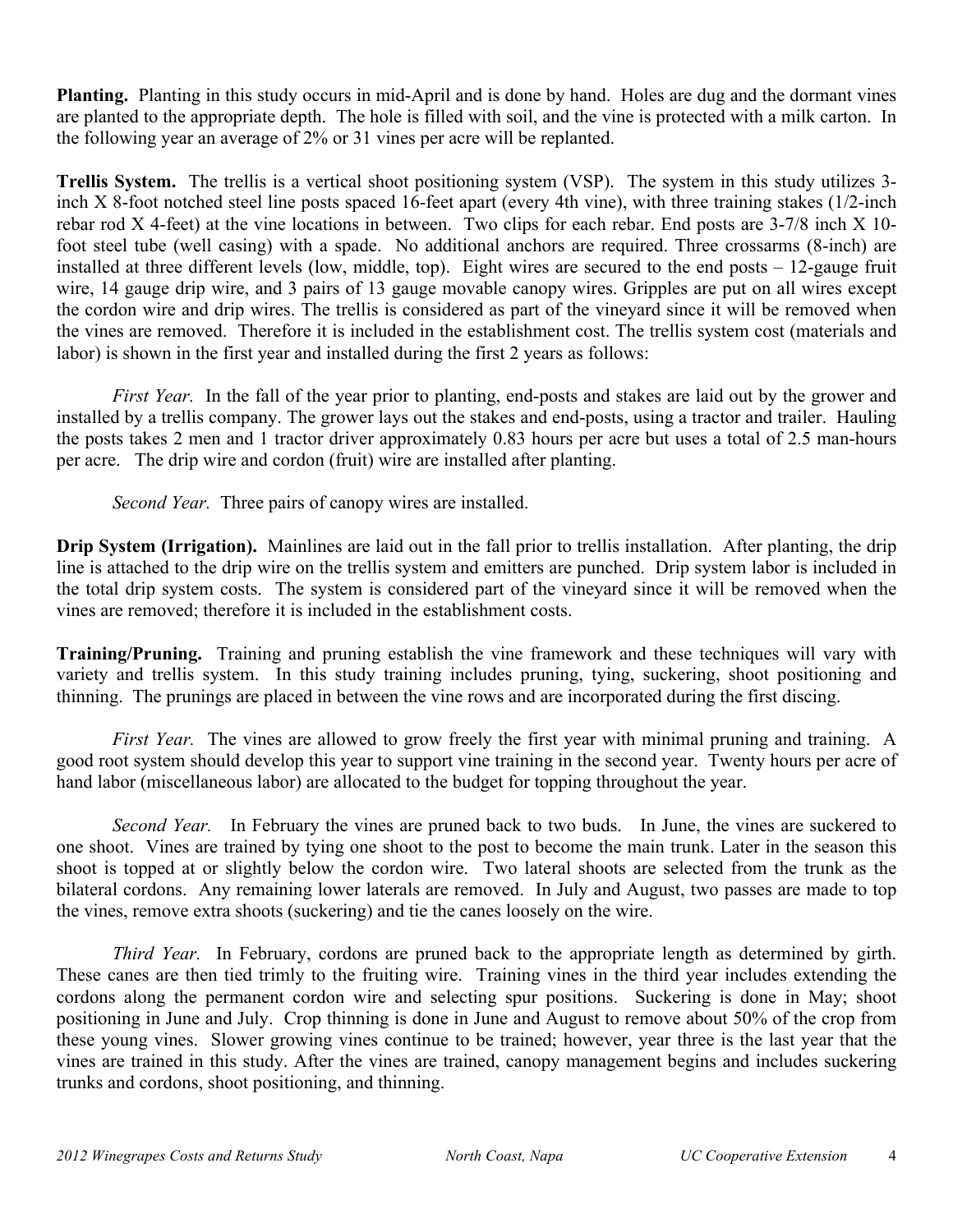**Irrigation.** Pumping costs from grower input approximated \$16.50 per acre inch (\$0.0006 per gallon). During the first and second year, irrigation is from late May to late September/early October, a total of 20 weeks, (2 irrigations per week at 2.5 gallons per vine per irrigation). No assumption is made about effective rainfall. In the third year five gallons per week per vine at one irrigation per week are applied over a 20-week period (155,865 gallons per acre or 5.74 acre inches). Labor is calculated at 0.33 hours per acre per irrigation.

**Frost Protection.** The three propane powered wind machines (one per 10 acres) were installed on the 30 acres and one is available for use on the replanted 10 acres. The machines are fully depreciated. The machine begins operation in the third year. It is assumed that the wind machine will run 50 hours per season (March, April, May) at five hours per night.

**Pest Management.** The pesticides and rates mentioned in this cost study as well as other materials are listed in *UC Integrated Pest Management Guidelines, Grapes,* available at www.ipm.ucdavis.edu. Pesticides mentioned in the study are commonly used, but may not be university recommendations.

*Insects.* Leafhoppers and mites are the most common insect pests in the North Coast. In Napa County, populations are usually below treatment thresholds. Increasing insect pressure from European Grapevine Moth (EGVM) and vine mealybug (VMB) has forced treatment of these insects. Intrepid, Altacor, Entrust and *Bacillus thuringiensis* are applied 2-5 times per year (beginning in May) for EGVM and Applaud, Movento, or neonicotinoids may be applied to manage VMB, generally starting in June. Beginning in the third year in this study, Intrepid is applied in May for EGVM. In June Applaud for VMB and Altacor for EGVM are applied. The materials are applied with the fungicides when possible. Mating disruption technology may also be used to manage these insects, especially in organic vineyards. Additionally, the beneficial insect, *Anagyrus pseudococci,* may be released to attack populations of VMB.

*Diseases.* Many pathogens attack grapevines, but the major disease assumed is powdery mildew (*Erisiphe necator*). Powdery mildew control begins in May of the second year with Stylet Oil (paraffinic oil), Rally (myclobutanil) in June, and Pristine (pyraclostrobin/boscalid) in July. Also, beginning in February of the second year, a fungicide (Rally) application is made for Eutypa control. In the third year, wettable sulfur is applied in March and mid-April, Stylet Oil in May, Rally in June, and Flint (trifloxystrobin) in July. All are applied by ground with the grower's equipment.

*Weeds.* In late January/early February of the first year, prior to planting, Glyfos (glyphosate) is applied to the vine row (30-inch band) with an ATV and sprayer. In April the cover crop (middles) is mowed and then disked in early May and August. In July or August, Glyfos is sprayed around the vines. In the second year and third year, Glyfos is applied as a strip spray in February prior to pruning and around the vines in July; the middles (cover crop) are mowed in April, disked in May, August and October (for cover crop seedbed).

**Cover Crop.** After land preparation in the fall of the year prior to planting, an annual cover crop is planted in the vine middles, mowed in March/April of the following year, and then disked in May. In the fall of the first and second year, an annual cover crop (bell bean, oat, vetch) is planted in October and disked in May of the second year. In October of the third year a permanent cover crop is planted and allowed to reseed thereafter in the spring.

**Fertilization.** Beginning in the first year, an NPK fertilizer, 8-8-8, is applied in equal amounts through the drip line in June, July, and September. A total of five gallons or 51 pounds of material per acre is applied. In the third year, the fertilizer is applied in May and in October after harvest.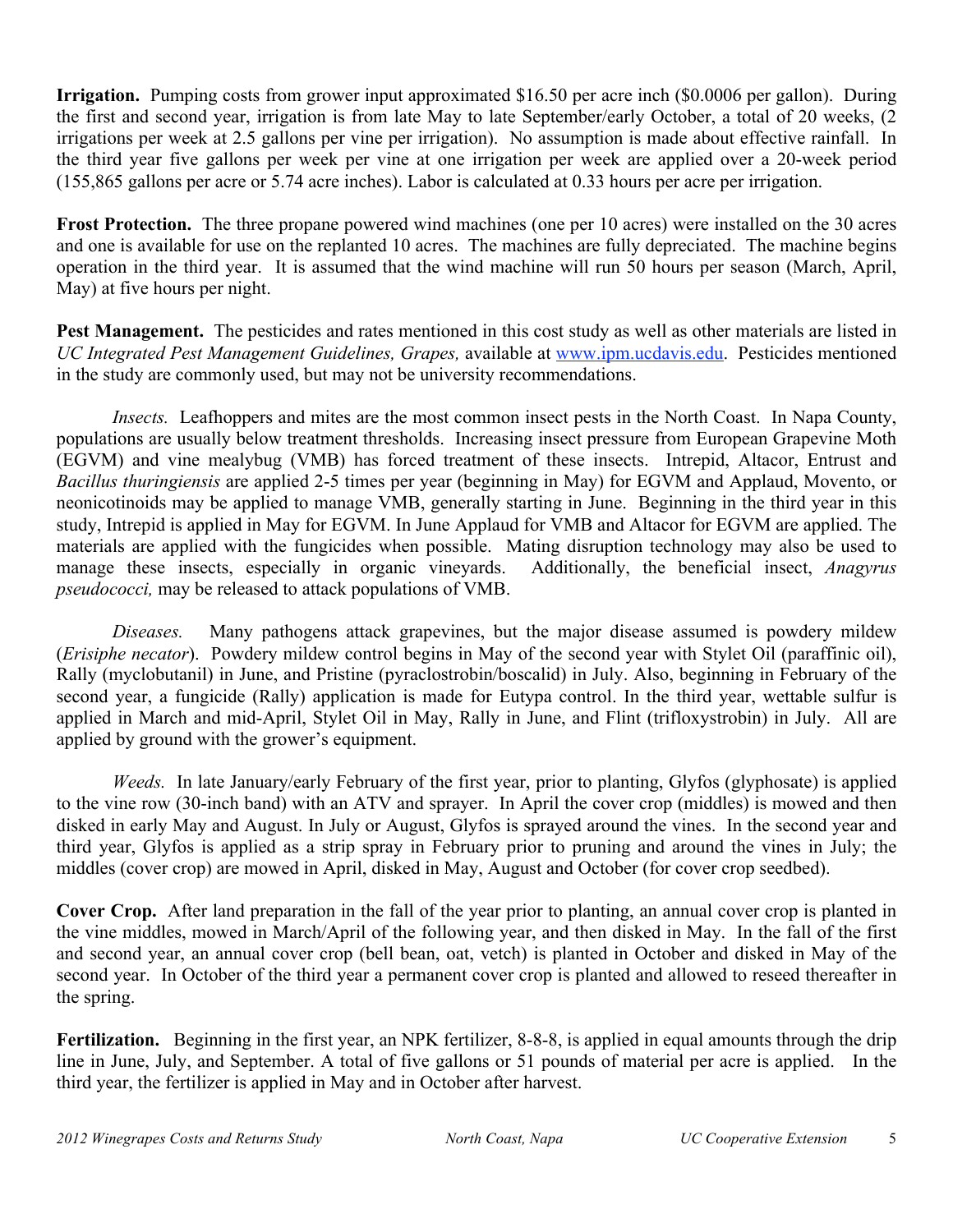**Harvesting.** Harvesting starts in the third year. In this study the crop is hand harvested by a custom harvester company. Picking and hauling costs are estimated at \$520 per ton for young vineyards. See Harvest in production section for operation explanations.

**Yield.** Average yields in the third year are assumed to be one ton per acre.

## **Production Cultural Practices and Material Inputs** Refers to tables 2 - 8

**Pruning.** Prepruning is done during the winter months (January) and final pruned in early March. The prunings are placed in the vine centers and chopped during the first mowing. Winter tying, where cordons are tied to the cordon wire at the trunk, and at each end of the cordons, is done in March. Pruning costs in this study are based on an hourly rate, although much of the pruning in the region may be done by piecework.

**Canopy Management.** Canopy management begins with trunk and cordon suckering in April. A second suckering pass in May also includes shoot thinning and positioning. Passes in June and July are made for leaf removal, lateral removal, and wire lifting. Crop thinning is done in two passes, once in July for crop thin and once in August for color thin. Shoot removal is the operation whereby weak shoots, which lack vigor and do not originate from the fruiting spur buds, are removed. In early June/July after fruit set, some basal leaves are removed in and around the fruit zone to allow for exposure and better air movement. Positioning and thinning shoots allows vines space to develop good fruit clusters, and opens the canopy to allow greater air movement through the vines and around the clusters. Canopy management varies among growers.

**Irrigation.** In this study 5.74 acre-inches (155,866 gallons per acre) are applied and water is calculated to cost \$16.50 per acre-inch. Once per week over 20 weeks, water at five gallons per vine is applied from late May to September/early October. Irrigation labor is calculated at 0.33 hours per acre per irrigation. No assumption is made about effective rainfall.

**Frost Protection.** It is assumed that the wind machines will run 50 hours per season, 5 hours per night during March, April and May.

Fertilization. An NPK fertilizer, 8-8-8, at 51 pounds per acre is applied through the irrigation system equally in May and in October after harvest.

**Pest Management.** The pesticides and rates mentioned in this cost study are listed in *UC Integrated Pest Management Guidelines, Grapes.* **Pesticides mentioned in the study are not recommendations, but those commonly used in the region.** For information on other pesticides available, pest identification, monitoring, and management visit the UC IPM website at http://www.ipm.ucdavis.edu. For additional information and pesticide use permits, contact the local county Agricultural Commissioner's office.

*Pest Control Adviser*. Written recommendations are required for many pesticides commercially applied and are made by licensed pest control advisers (PCAs). In addition the PCA will monitor the field for pests and nutrition. Growers may hire private PCAs or receive the service as part of a service agreement with an agricultural chemical and fertilizer company. Management companies may have their own PCA. A PCA or PCAs are hired in this study to monitor the field for irrigation, nutrition and pests for \$100 per acre

*Insects.* Leafhoppers and mites are the most common insect pests in the North Coast, but it is assumed that levels are not high enough to warrant control. The PCA hangs one trap per 10 acres for vine mealybug monitoring. The vine mealybug (VMB) and the European Grapevine Moth (EGVM) are invasive insects of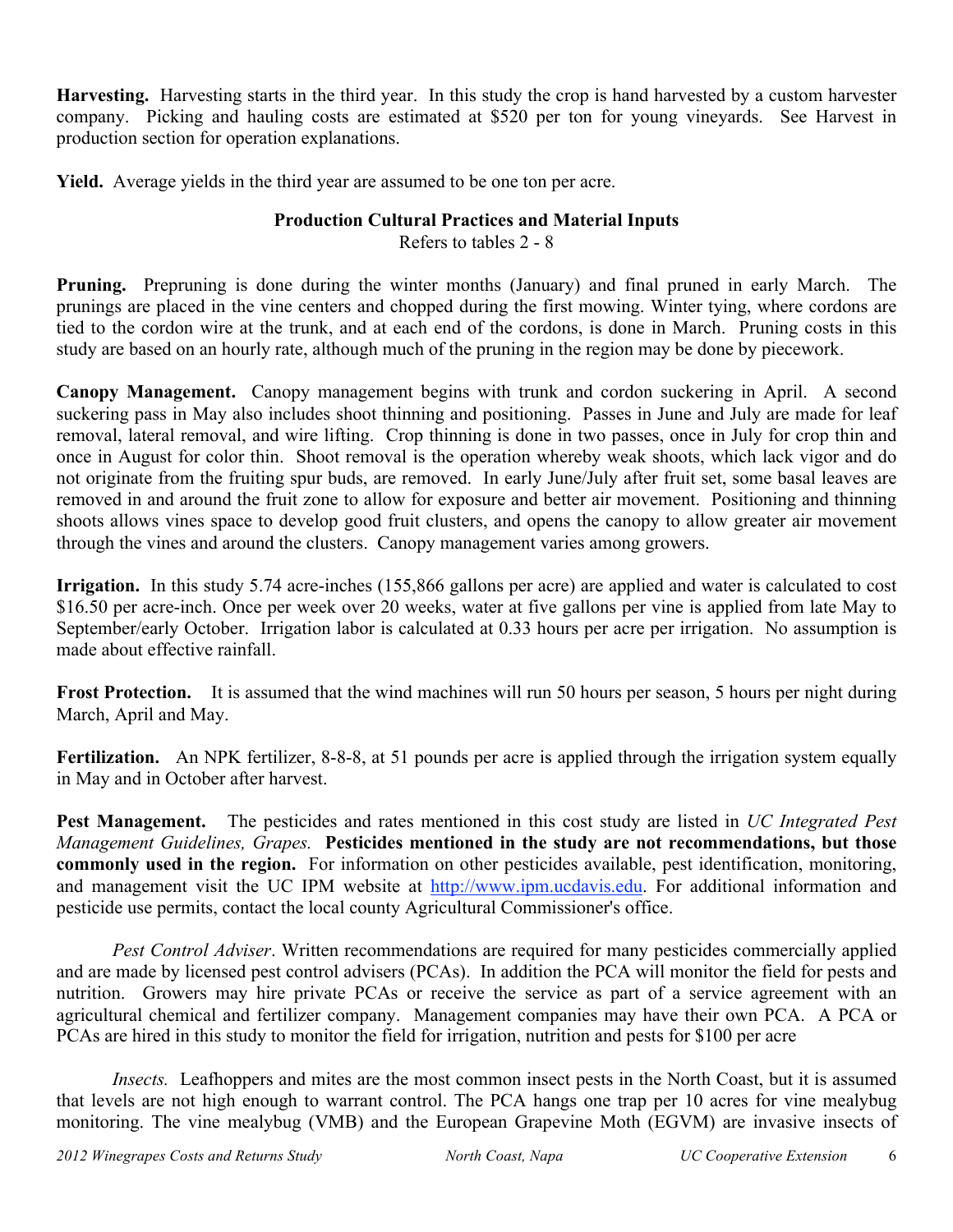growing concerns in Napa Valley vineyards. Intrepid and/or Altacor, Entrust and *Bacillus thuringiensis* are applied 2-5 times per year (beginning in May) for EGVM and Applaud and/or Movento, or neonicotinoids may be applied to manage VMB, generally starting in June. In this study, Intrepid is applied in May and Applaud and Altacor in June. The materials are applied with the fungicides when possible. Mating disruption technology may also be used to manage these insects, especially in organic vineyards. Additionally, the beneficial insect, *Anagyrus pseudococci,* may be released to attack populations of VMB.

*Diseases***.** Powdery mildew treatments begin in mid-March with two wettable sulfur (Sulfur DF) applications one during March and one in April. In addition, Stylet Oil (paraffinic oil) is applied in May, Rally (myclobutanil) in June, Flint (trifloxystrobin) in July and Pristine (pyraclostrobin/boscalid) in August. All applications are made with the grower's equipment. It is recommended that applicators rotate fungicides among different modes of action in order to avoid fungicide resistance in powdery mildew populations. Growers have the option of using contacts, sterol inhibitors (SI), quinolins, strobilurins, or sulfur, which are classes of fungicides with different modes of action. See the UC IPM website for further information.

*Weeds.* In this vineyard, vine row weeds are controlled with Glyfos (glyphosate) applied as a strip spray (35.7% of the acreage) in January and again in July. A permanent cover crop is planted in the row middles and is described under cover crop.

**Permanent Cover Crop.** In October of the third year a permanent cover crop is planted and allowed to reseed in the spring. The crop is mowed once in March and again in May after seed formation. The cover crop is dried down by late spring/early summer.

**Harvest.** The current trend is to use custom services. Therefore a custom harvest company is hired to handpick and haul the grapes. In normal producing vineyards (4-5 tons), costs of \$300 per ton are assumed. Charges may be lower or higher due to yield, trellis system, and ground terrain. To determine number of pickers for harvest, an industry assumption is one-ton per day per picker, assuming an eight-hour day. Bin handling includes use of tractors each with a bin trailer holding one-half ton bins. The grapes are handpicked into the bins, loaded on trucks and delivered to the winery.

**Yields.** Yield maturity is reached in the fifth or sixth year. An assumed yield of 4.5 tons per acre over the life of the vineyard is used to calculate returns in the production years. The typical yield range for Cabernet Sauvignon in Napa County is 3.0 to 6.0 tons per acre.

**Returns.** A price of \$4,455 per ton for Cabernet Sauvignon winegrapes is used to show a range of yields over a series of returns. The price is an average of the 2007 to 2011 weighted average grower returns as reported each year in Table 10 of the Final Grape Crush Report. Net returns at different yields and prices are shown in Table 5 in this study.

**Assessments/Membership.** The Napa Valley Grapegrowers, a voluntary organization, charges membership dues of \$15.00 per net acre planted, bearing and non-bearing, with a minimum annual fee of \$300 for 20 acres or less and a maximum of \$3,000 for 200 acres or more. The organization's mission is to "to promote and preserve Napa Valley's world-class vineyards". Membership in the organization is not included as a cost in this study. Other grower assessments not included are the Pierce's Disease/Glassy Winged Sharpshooter assessment in which growers are assessed \$1 per \$1,000 of crop returns; and the Napa County Pest and Disease Control District Board annual assessment which is \$8.00 per acre for 2012. Additionally, Napa growers are assessed \$10 per acre by the Napa County Housing Commission for operation of the Napa County farmworker housing facilities.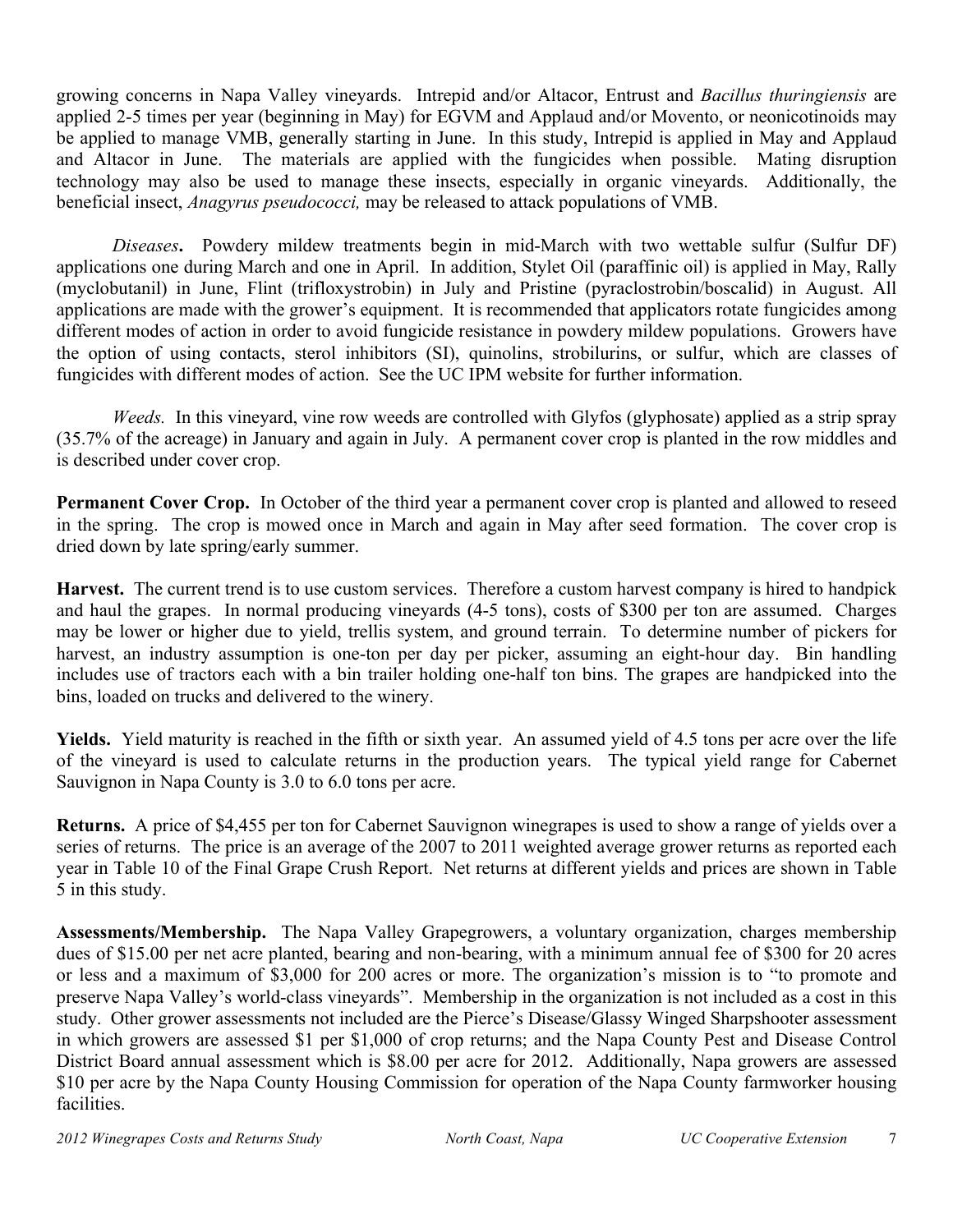**Pickup/ATV.** The grower uses the pickup for business and personal use. The assumed business use for the pickup is 10,000 miles per year for the ranch. In addition to spot spraying for weed control, the All Terrain Vehicle (ATV) is used on the ranch for checking the vineyard and irrigating.

## **Labor, Equipment and Interest Costs**

**Labor.** Labor rates of \$20.30 per hour for machine operators and \$17.70 for general labor includes payroll overhead of 45%. The basic hourly wages are \$14.00 for machine operators and \$12.20 for general labor. The overhead includes the employers' share of federal and California state payroll taxes, workers' compensation insurance for vineyards (code 0040), and a percentage for other possible benefits. Workers' compensation insurance costs will vary among growers, but for this study the cost is based upon the participating growers' recommendations. Labor for operations involving machinery are 20% higher than the operation time given in Table 2 to account for the extra labor involved in equipment set up, moving, maintenance, work breaks, and field repair.

**Equipment Operating Costs.** Repair costs are based on purchase price, annual hours of use, total hours of life, and repair coefficients formulated by American Society of Agricultural Engineers (ASAE). Fuel and lubrication costs are also determined by ASAE equations based on maximum power takeoff (PTO) horsepower, and fuel type. Prices for on-farm delivery of red dye diesel and gasoline are \$3.43 (excludes excise taxes) and \$3.83 per gallon, respectively. The cost includes a 2.5% local sales tax on diesel fuel, but does not include excise taxes. Gasoline costs include a 7.5% sales tax plus federal and state excise tax. Some federal excise tax can be refunded for on-farm use when filing your income tax. The costs are based on 2011, Department of Energy (DOE) monthly data. The fuel, lube, and repair cost per acre for each operation in Table 2 is determined by multiplying the total hourly operating cost in Table 7 for each piece of equipment used for the selected operation by the hours per acre. Tractor time is 10% higher than implement time for a given operation to account for setup, travel and down time.

**Interest on Operating Capital.**Interest on operating capital is based on cash operating costs and is calculated monthly until harvest at a nominal rate of 5.75% per year. A nominal interest rate is the typical market cost of borrowed funds. The interest cost of post harvest operations is discounted back to the last harvest month using a negative interest charge. The interest rate is the basic rate provided by a farm lending agency as of January 2012.

**Risk**. The risks associated with crop production should not be minimized. While this study makes every effort to model a production system based on typical, real world practices, it cannot fully represent financial, agronomic and market risks, which affect profitability and economic viability. Growers may purchase Federal crop insurance to reduce the production risk associated with specific natural hazards. Insurance policies vary and range from a basic catastrophic loss policy to one that insures losses for up to 75% of a crop. Insurance costs will depend on the type and level of coverage.

## **Cash Overhead**

Cash overhead consists of various cash expenses paid out during the year that are assigned to the whole farm and not to a particular operation. These costs include property taxes, interest on operating capital, office expense, liability and property insurance, sanitation services, equipment repairs, and management.

**Property Taxes**. Counties charge a base property tax rate of 1% on the assessed value of the property. In some counties special assessment districts exist and charge additional taxes on property including equipment,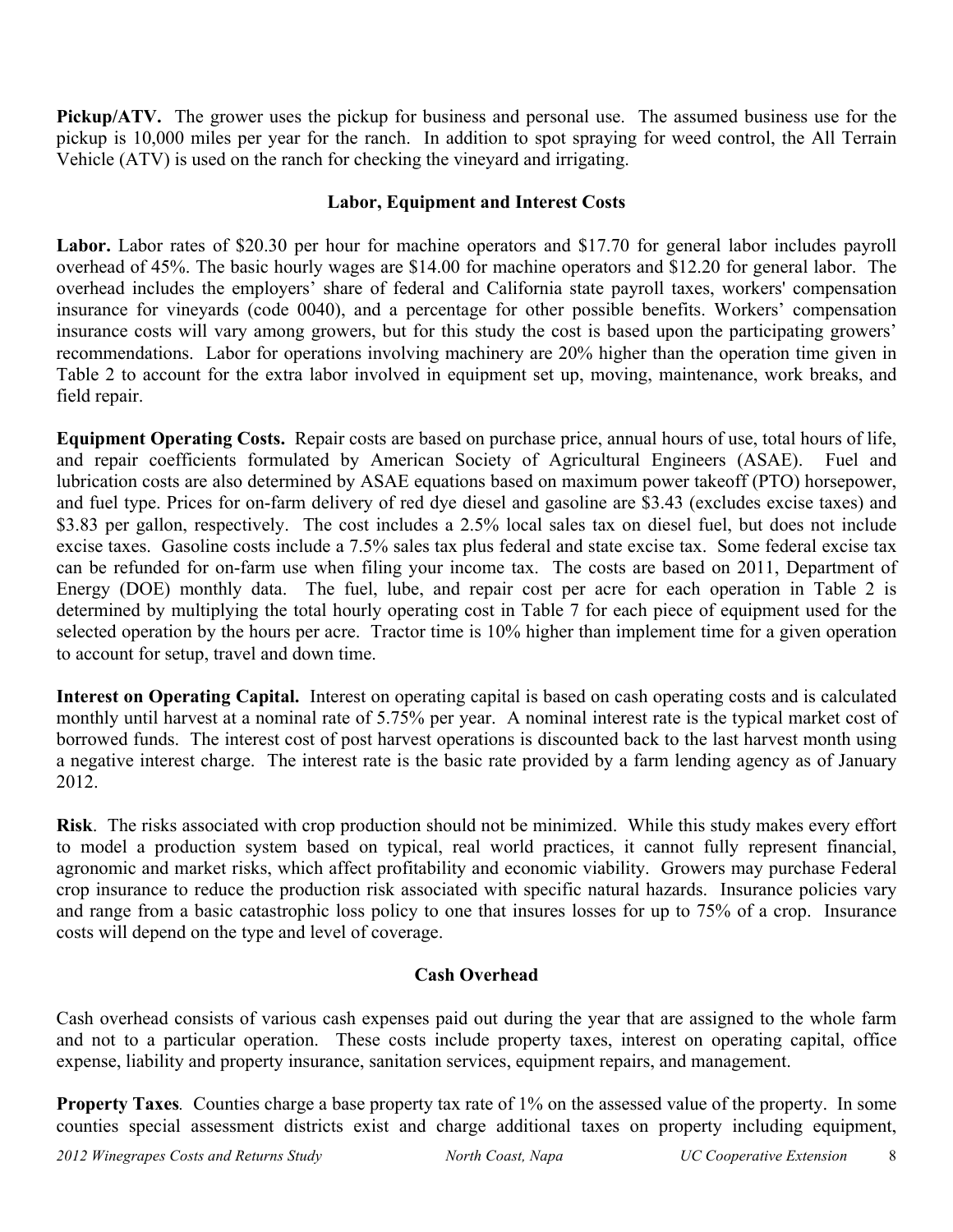buildings, and improvements. For this study, county taxes are calculated as 1% of the average value of the property. Average value equals new cost plus salvage value divided by 2 on a per acre basis.

**Insurance.**Insurance for farm investments varies depending on the assets included and the amount of coverage. Property insurance provides coverage for property loss and is charged at 0.803% of the average value of the assets over their useful life. Liability insurance covers accidents on the farm and costs \$608 for the entire farm.

**Sanitation Services.** Sanitation services provide portable toilets for the vineyard and cost the farm \$1,295 or \$432 per 10 acres annually. The cost includes one double toilet unit with washbasins, delivery and pickup, and five months of weekly servicing. Costs also include soap or other suitable cleansing agent, and single use towels. Separate potable water and single-use drinking cups are also supplied. Contract labor providers may include this service for their work force and therefore sanitation fees would not be a direct cost to the grower.

**Management/Supervisor Wages.** Salary is not included. Returns above costs are considered a return to management

**Office Expense.**Office and business expenses are estimated at \$300 per acre. These expenses include office supplies, telephones, bookkeeping, accounting, legal fees, shop and office utilities, and miscellaneous administrative charges.

**Investment Repairs.** Annual repairs on investments or capital recovery items that require maintenance are calculated as 2% of the purchase price. Repairs are not calculated for land and establishment costs.

## **Non-Cash Overhead**

Non-Cash overhead is calculated as the capital recovery cost for equipment and other farm investments.

**Capital Recovery Costs.** Capital recovery cost is the annual depreciation and interest costs for a capital investment. It is the amount of money required each year to recover the difference between the purchase price and salvage value (unrecovered capital). It is equivalent to the annual payment on a loan for the investment with the down payment equal to the discounted salvage value. This is a more complex method of calculating ownership costs than straight-line depreciation and opportunity costs, but more accurately represents the annual costs of ownership because it takes the time value of money into account (Boehlje and Eidman). The formula for the calculation of the annual capital recovery costs is ((Purchase Price – Salvage Value) x Capital Recovery Factor) + (Salvage Value x Interest Rate).

*Salvage Value*. Salvage value is an estimate of the remaining value of an investment at the end of its useful life. For farm machinery (tractors and implements) the remaining value is a percentage of the new cost of the investment (Boehlje and Eidman). The percent remaining value is calculated from equations developed by the American Society of Agricultural Engineers (ASAE) based on equipment type and years of life. The life in years is estimated by dividing the wear out life, as given by ASAE by the annual hours of use in this operation. For other investments including irrigation systems, buildings, and miscellaneous equipment, the value at the end of its useful life is zero. The salvage value for land is the purchase price because land does not depreciate. The purchase price and salvage value for equipment and investments are shown in Table 6.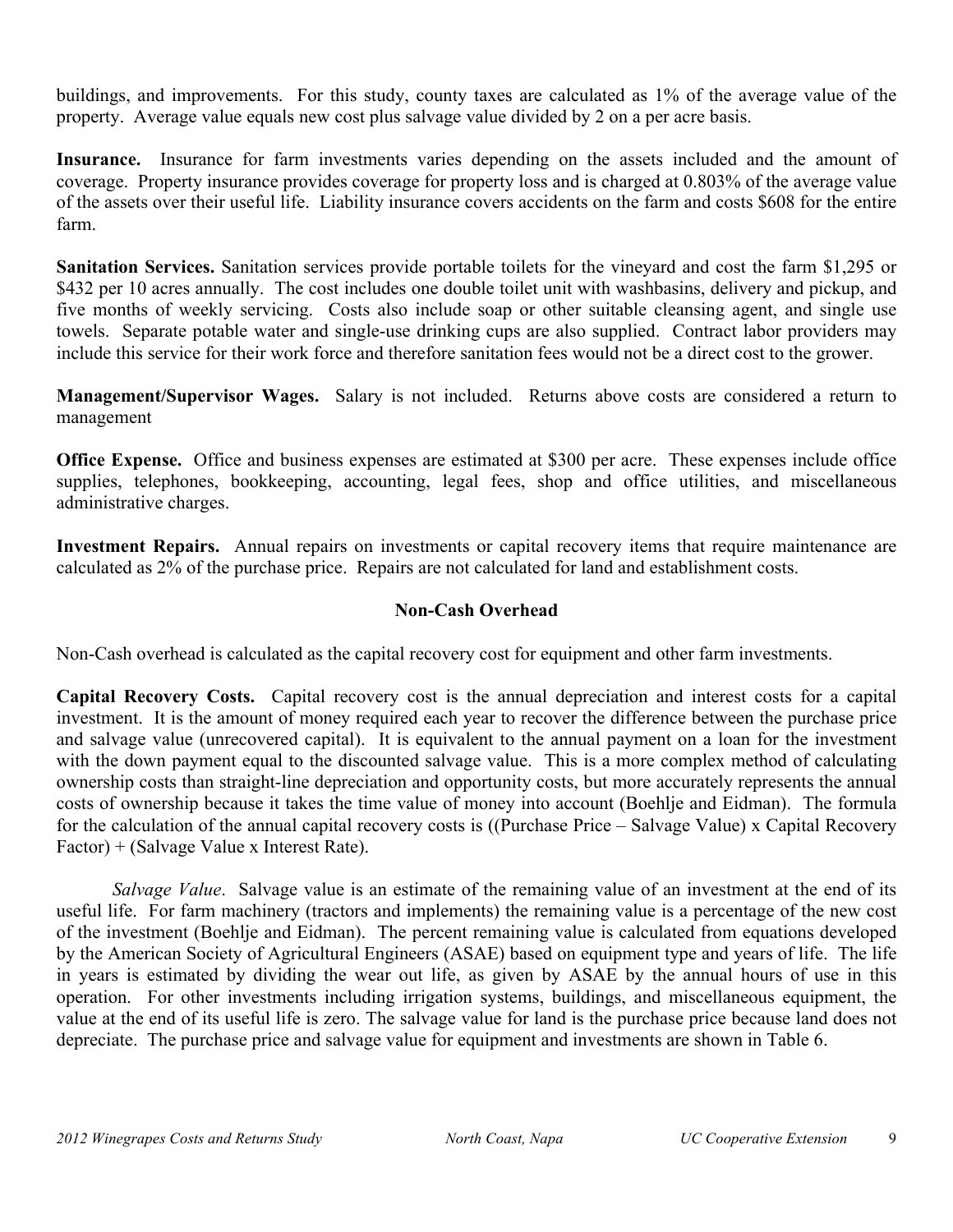*Capital Recovery Factor*. Capital recovery factor is the amortization factor or annual payment whose present value at compound interest is 1. The amortization factor is a table value that corresponds to the interest rate used and the life of the machine.

*Interest Rate*. The interest rate of 4.75% used to calculate capital recovery cost is the effective long term interest rate effective January 1, 2012. The interest rate is provided by a local farm lending agency and will vary according to risk and amount of loan.

**Establishment Costs**. Costs to establish the vineyard are used to determine capital recovery expenses, depreciation, and interest on investment for the production years. Establishment cost is the sum of the costs for land preparation, trellis system, drip system, planting, vines, cash overhead and production expenses for growing the vines through the first year that grapes are harvested minus any returns from production. The Total Accumulated Net Cash Cost on Table 1, in the third year represents the establishment cost. For this study the cost is \$37,991 per acre or \$379,910 for the 10-acre vineyard. The establishment cost is spread over the remaining 27 years of the 30 years the vineyard is in production.

**Irrigation System.** The previous vineyard is assumed to have a well, pump, and filtration/injector stations that are included in the land cost.

**Frost Protection (Wind Machines).** Three wind machines were installed on the 30 acres (one per 10 acres) and one machine is available for the 10 replant acres. The machines are assumed to be fully depreciated; therefore only the annual maintenance of \$500 per machine and the insurance is shown in the Investment Expenses.

Land. Bare land available for vineyard establishment (2011 Trends & Leases) is valued at \$125,000 per acre or \$145,833 per net plantable (30) acre. Land planted with resistant rootstock vines is valued from \$50,000 to \$300,000.

**Building**. The building complex is 400 square foot metal building or buildings on a cement slab.

**Tools**. This includes shop tools, hand tools, and miscellaneous field tools such as pruning tools.

**Equipment.** Farm equipment is purchased new or used, but the study shows the current purchase price for new equipment. The new purchase price is adjusted to 60% to indicate a mix of new and used equipment. Annual ownership costs for equipment and other investments are in the Whole Farm Equipment, Investment and Business Overhead Tables. Equipment costs are composed of three parts: non-cash overhead, cash overhead, and operating costs. Both of the overhead factors have been discussed in previous sections. The operating costs consist of repairs, fuel, and lubrication and are discussed under operating costs.

**Table Values.** Due to rounding, the totals may be slightly different from the sum of the components.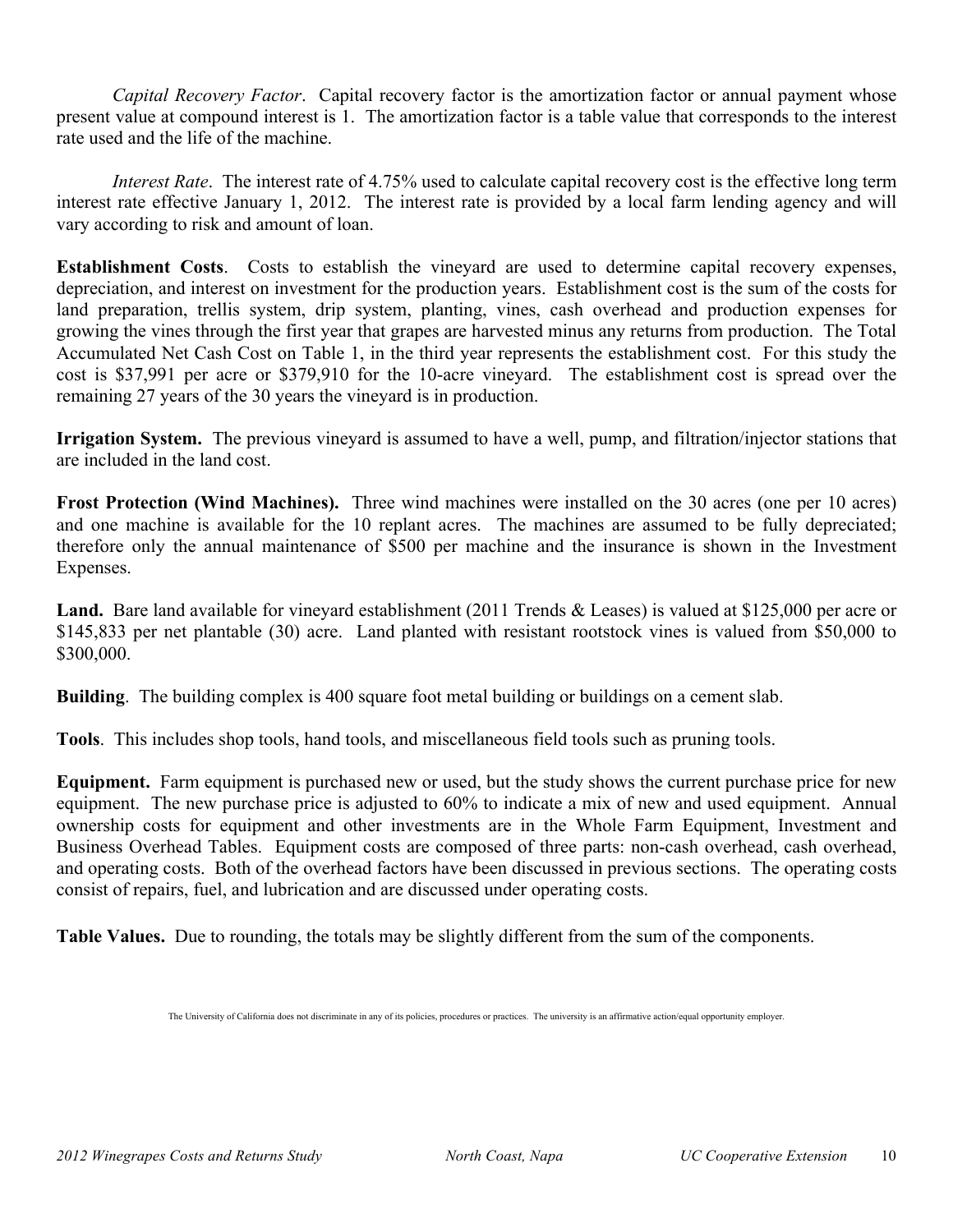### **REFERENCES**

American Society of Agricultural Engineers. 1994. *American Society of Agricultural Engineers Standards Yearbook*. Russell H. Hahn and Evelyn E. Rosentreter (ed.) St. Joseph, MO. 41st edition.

Boehlje, Michael D., and Vernon R. Eidman. 1984. *Farm Management*. John Wiley and Sons. New York, NY.

- California Chapter of the American Society of Farm Managers and Rural Appraisers. 2011. *Trends in Agricultural Land and Lease Values.* California Chapter of the American Society of Farm Managers and Rural Appraisers, Inc. Woodbridge, CA.
- California State Department of Food and Agriculture. 2007-2011. Table 10 of Final Grape Crush Report. California Department of Food and Agriculture. Sacramento, CA. Internet accessed March 5, 2012 http://www.nass.usda.gov/ca/bul/crush/
- California State Board of Equalization. *Fuel Tax Division Tax Rates.* Internet accessed January 2009. http://www.boe.ca.gov/sptaxprog/spftdrates.htm
- Energy Information Administration. 2011. *Weekly Retail on Gasoline and Highway Diesel Prices January – December 2011.* Internet accessed January 2012. http://tonto.eix.doe.gov/oog/info/wohdp
- Klonsky, Karen M. and Richard L. De Moura, *Sample Costs to Establish a Vineyard and Produce Wine Grapes. Cabernet Sauvignon, North Coast Region - Napa.* 2009. University of California Cooperative Extension. Davis, CA
- University of California Statewide IPM Project. 2011. *UC Pest Management Guidelines, Grapes*. University of California, Davis, CA. http://www.ipm.ucdavis.edu
- Weber, Edward A., Karen M. Klonsky and Richard L. De Moura, *Sample Costs to Establish a Vineyard and Produce Wine Grapes. North Coast Region - Napa.* 2003. University of California Cooperative Extension. Davis, CA.

Weaver, Robert J. 1976. *Grape Growing.* John Wiley and Sons. New York, NY.

-----------------------------------------------------------------

For information concerning the above or other University of California publications, contact UC DANR Communications Services at 1-800-994-8849, online at www.ucop.edu, or your local county UC Cooperative Extension office.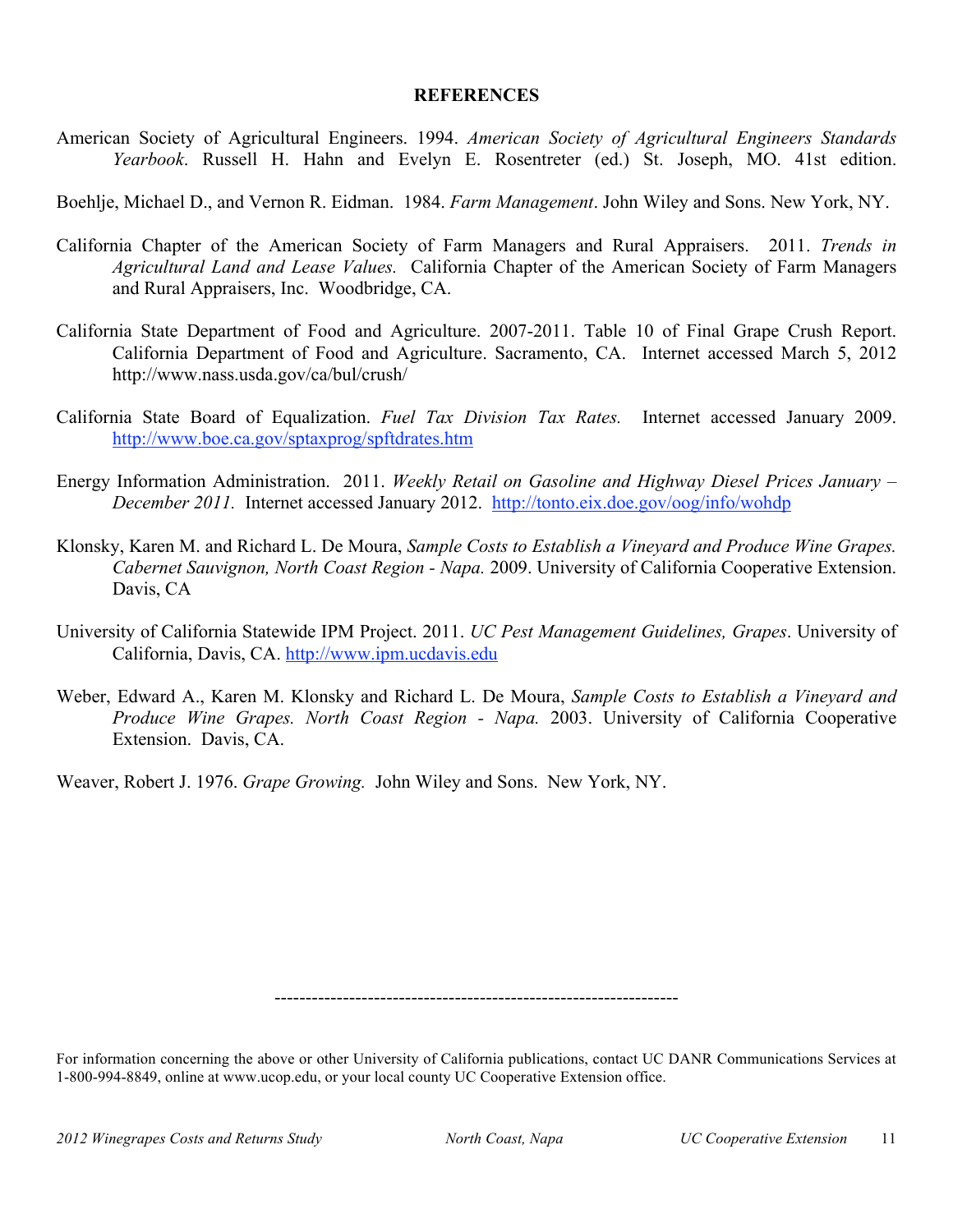#### UC COOPERATIVE EXTENSION NORTH COAST - Napa County 2012 **Table 1. COSTS PER ACRE TO ESTABLISH A VINEYARD**

|                                                                      |                | Cost Per Acre |       |       |  |
|----------------------------------------------------------------------|----------------|---------------|-------|-------|--|
|                                                                      | Year:          | 1st           | 2nd   | 3rd   |  |
|                                                                      | Tons Per Acre: |               |       | 1.00  |  |
| Land Preparation Costs:                                              |                |               |       |       |  |
| Site Prep: Vineyard Removal and Clean Field by Hand (Custom)         |                | 1,600         |       |       |  |
| Site Prep: Rip 1X/Disk 2X (Custom)                                   |                | 600           |       |       |  |
| Site Prep: Level/Landplane 1X (Custom)                               |                | 100           |       |       |  |
| Site Prep: Apply Soil Amendments Gypsum or Lime and Compost (Custom) |                | 620           |       |       |  |
| Site Prep: Mark, Layout, Stake Vineyard (Custom)                     |                | 1,400         |       |       |  |
| Trellis: Install Trellis (Custom)                                    |                | 11,000        |       |       |  |
| Cover Crop: Plant                                                    |                | 75            |       |       |  |
| TOTAL PRIOR YEAR LAND PREP COSTS                                     |                | 15,395        |       |       |  |
| Planting Costs:                                                      |                |               |       |       |  |
| Weed: Spray Strip (Glyphos)                                          |                | 30            |       |       |  |
| Weed: Mow Middles                                                    |                | 42            |       |       |  |
| Vines: 1,555 Per Acre (2% Replant In 2nd Year)                       |                | 5,443         | 88    |       |  |
| Plant: Dig, Plant, Place Carton around vine (Custom)                 |                | 3,421         | 67    |       |  |
| Irrigate: Install Irrigation System (Drip) (Custom)                  |                | 3,200         |       |       |  |
| TOTAL PLANTING COSTS                                                 |                | 12,136        | 155   |       |  |
| Cultural Costs:                                                      |                |               |       |       |  |
| Weed: Disk Middles                                                   |                | 59            | 89    | 119   |  |
| Irrigate: (water $&$ labor)                                          |                | 328           | 328   | 328   |  |
| Miscellaneous Labor: (various hand operations)                       |                | 283           |       |       |  |
| Fertilize: Through drip (8-8-8)                                      |                | 13            | 13    | 13    |  |
| Weed: Spray Around Vines (Glyphos)                                   |                | 30            |       |       |  |
| Cover Crop: Plant (3rd yr permanent cover crop planted)              |                | 75            | 63    | 109   |  |
| Disease: Eutypa (Rally)                                              |                |               | 59    | 59    |  |
| Weed: Spray Vine Row (Glyphos)                                       |                |               | 40    | 59    |  |
| Prune: Prune to 2 buds                                               |                |               | 230   |       |  |
| Weed: Mow Middles                                                    |                |               | 42    | 42    |  |
| Disease: Mildew (Oil)                                                |                |               | 65    | 84    |  |
| Disease: Mildew (Rally)                                              |                |               | 54    | 62    |  |
| Train: Sucker/Train/Tie                                              |                |               | 920   | 389   |  |
| Disease: Mildew (Pristine)                                           |                |               | 71    |       |  |
|                                                                      |                |               | 936   |       |  |
| Train: Sucker/Train/Wrap on wire 2X                                  |                |               |       | 111   |  |
| Insect: EGVM, VMB (Applaud, Altacor)                                 |                |               |       | 44    |  |
| Insect: EGVM, (Intrepid)                                             |                |               |       |       |  |
| Disease: Mildew (Sulfur)                                             |                |               |       | 87    |  |
| Disease: Mildew (Flint)                                              |                |               |       | 74    |  |
| Prune: Winter Prune                                                  |                |               |       | 566   |  |
| Train: Shoot Position                                                |                |               |       | 142   |  |
| Prune: Thin Crop                                                     |                |               |       | 142   |  |
| <b>Frost Protection</b>                                              |                |               |       | 216   |  |
| Pickup Truck Use                                                     |                | 284           | 284   | 284   |  |
| ATV Use                                                              |                | 26            | 26    | 26    |  |
| TOTAL CULTURAL COSTS                                                 |                | 1.099         | 3,220 | 2,956 |  |
| Harvest Costs:                                                       |                |               |       |       |  |
| Pick and Haul Fruit                                                  |                |               |       | 520   |  |
| TOTAL HARVEST COSTS                                                  |                |               |       | 520   |  |
| Interest On Operating Capital @ 5.75%                                |                | 1,689         | 110   | 69    |  |
| TOTAL OPERATING COSTS/ACRE                                           |                | 30,318        | 3,485 | 3,544 |  |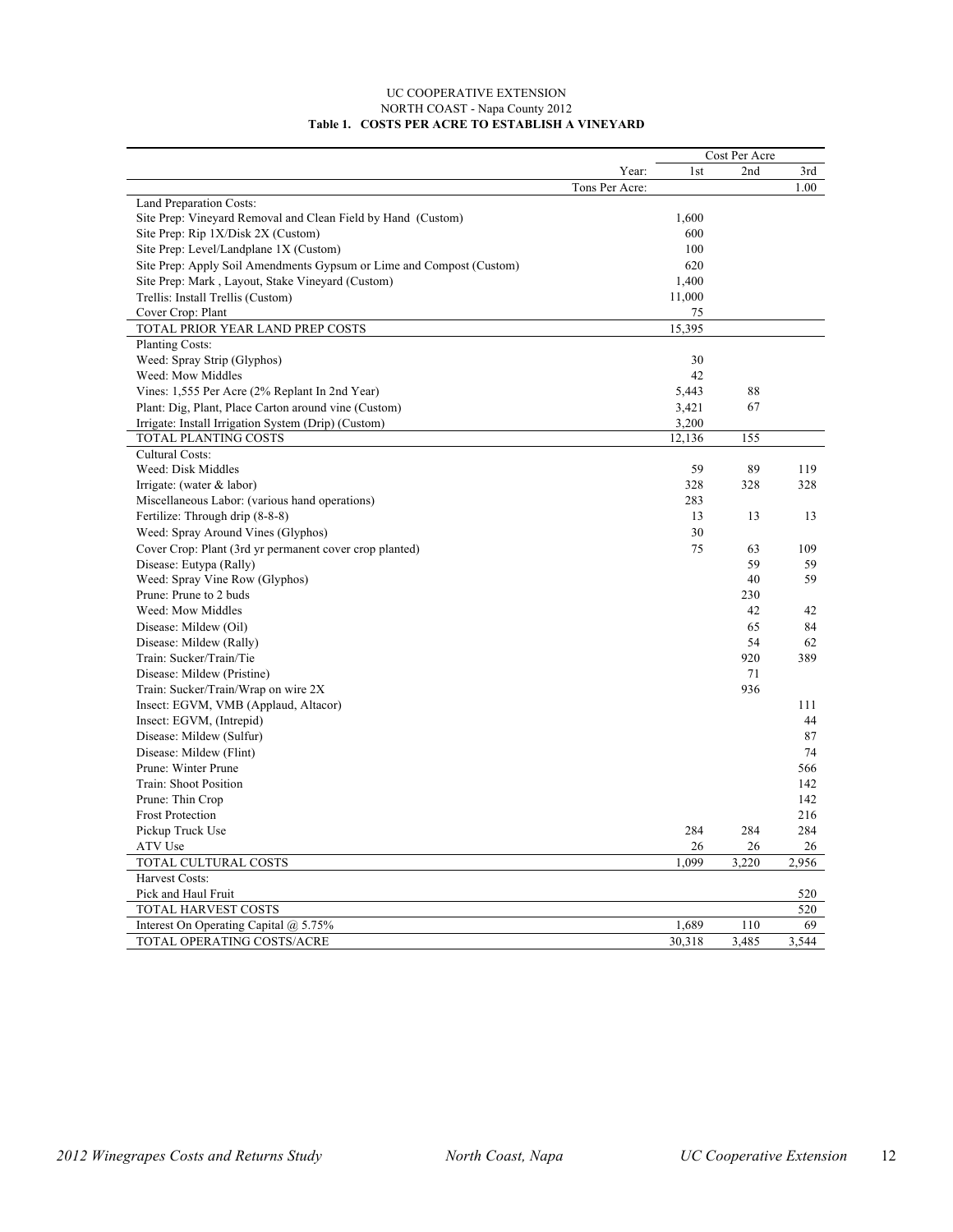#### UC COOPERATIVE EXTENSION **Table 1. continued**

|                                        |                |                 | Cost Per Acre |          |
|----------------------------------------|----------------|-----------------|---------------|----------|
|                                        | Year:          | 1 <sub>st</sub> | 2nd           | 3rd      |
|                                        | Tons Per Acre: |                 |               | 1.00     |
| Cash Overhead Costs:                   |                |                 |               |          |
| Office Expense                         |                | 300             | 300           | 300      |
| Liability Insurance                    |                | 20              | 20            | 20       |
| <b>Sanitation Fees</b>                 |                | 43              | 43            | 43       |
| <b>Property Taxes</b>                  |                | 1,266           | 1,267         | 1,256    |
| Property Insurance                     |                | 13              | 24            | 15       |
| <b>Investment Repairs</b>              |                | 23              | 73            | 73       |
| TOTAL CASH OVERHEAD COSTS              |                | 1.665           | 1,727         | 1,707    |
| <b>TOTAL CASH COSTS/ACRE</b>           |                | 31,983          | 5,212         | 5,251    |
| <b>INCOME/ACRE FROM PRODUCTION</b>     |                |                 |               | 4,455    |
| NET CASH COSTS/ACRE FOR THE YEAR       |                | 31,983          | 5,212         | 796      |
| PROFIT/ACRE ABOVE CASH COSTS           |                |                 |               |          |
| <b>ACCUMULATED NET CASH COSTS/ACRE</b> |                | 31,983          | 37,195        | 37,991   |
| Non-Cash Overhead (Capital Recovery):  |                |                 |               |          |
| Land                                   |                | 5,938           | 5,938         | 5,938    |
| <b>Buildings</b>                       |                | 34              | 34            | 34       |
| Shop/Field Tools                       |                | 26              | 26            | 26       |
| <b>Fuel Tanks</b>                      |                |                 | 7             | $\tau$   |
| Wind Machines                          |                | $\theta$        | $\theta$      | $\Omega$ |
| Equipment                              |                | 659             | 730           | 124      |
| TOTAL NON-CASH OVERHEAD COSTS          |                | 6.664           | 6,735         | 6,129    |
| TOTAL COST/ACRE FOR THE YEAR           |                | 38,647          | 11,947        | 11,380   |
| <b>INCOME/ACRE FROM PRODUCTION</b>     |                |                 |               | 4,455    |
| TOTAL NET COST/ACRE FOR THE YEAR       |                | 38,647          | 11,947        | 6,925    |
| NET PROFIT/ACRE ABOVE TOTAL COST       |                |                 |               |          |
| TOTAL ACCUMULATED NET COST/ACRE        |                | 38,647          | 50,594        | 57,519   |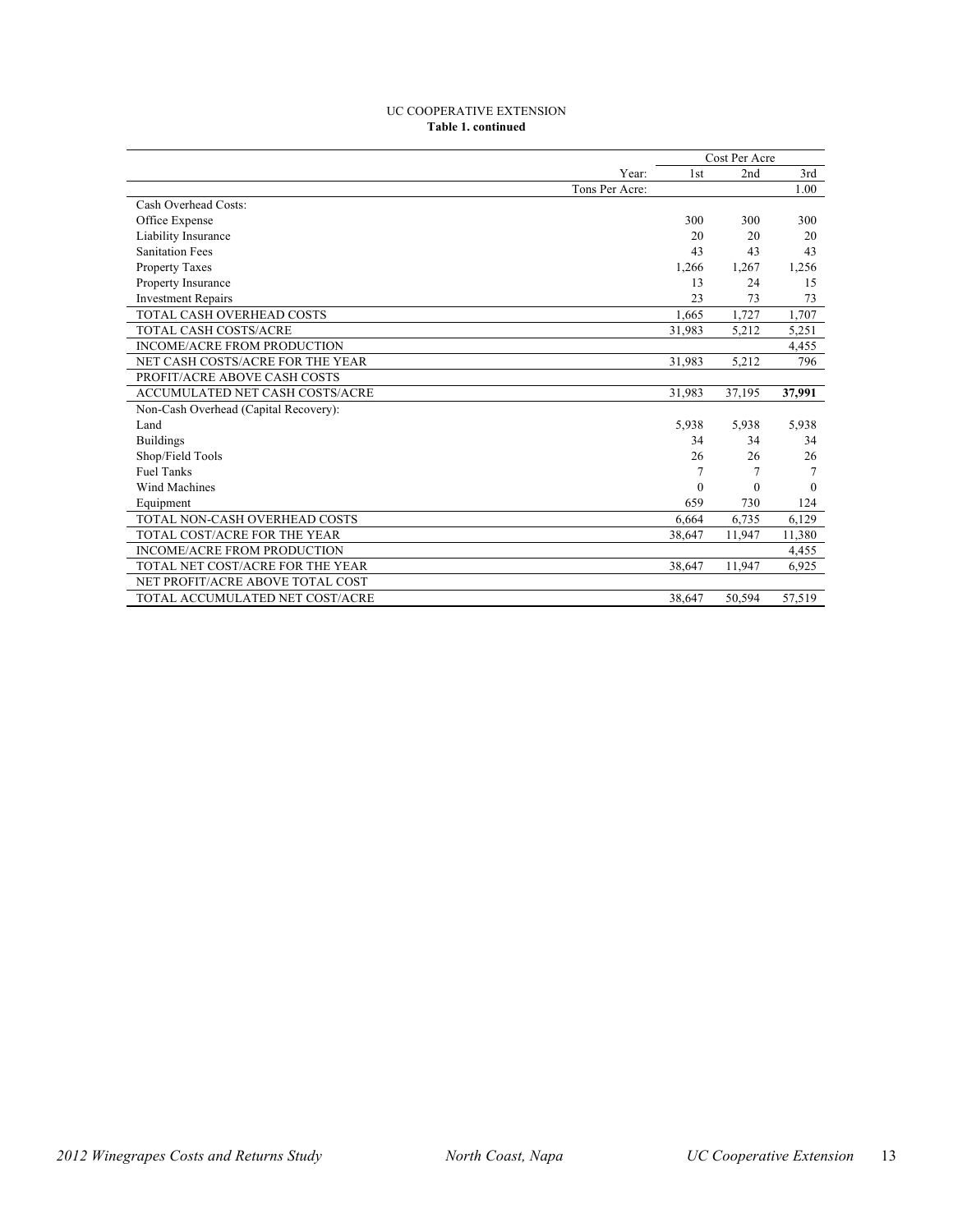#### UC COOPERATIVE EXTENSION NORTH COAST - NAPA COUNTY 2012 **Table 2. COSTS PER ACRE TO PRODUCE WINEGRAPES**

|                                                               | Operation<br>Cash and Labor Costs per Acre |                  |                  |                  |                  |                  |                  |       |
|---------------------------------------------------------------|--------------------------------------------|------------------|------------------|------------------|------------------|------------------|------------------|-------|
|                                                               | Time                                       | Labor            | Fuel             | Lube             | Material         | Custom/          | Total            | Your  |
| Operation                                                     | (Hrs/A)                                    | Cost             |                  | &                | Cost             | Rent             | Cost             | Costs |
| Cultural:                                                     |                                            |                  |                  |                  |                  |                  |                  |       |
| Prune: Pre-Prune                                              | 13.00                                      | 230              | $\boldsymbol{0}$ | $\boldsymbol{0}$ | $\boldsymbol{0}$ | $\boldsymbol{0}$ | 230              |       |
| Weed: Spray Strip 2.5' (Glyfos)                               | 2.00                                       | 49               | 3                | $\overline{2}$   | 6                | $\boldsymbol{0}$ | 59               |       |
| Prune: (Cordon-Spur Pruned)                                   | 27.00                                      | 478              | $\mathbf{0}$     | $\mathbf{0}$     | $\mathbf{0}$     | $\mathbf{0}$     | 478              |       |
| Prune: Tying (Canes)                                          | 12.00                                      | 212              | $\boldsymbol{0}$ | $\boldsymbol{0}$ | $\boldsymbol{0}$ | $\boldsymbol{0}$ | 212              |       |
| Weed: Mow Middles                                             | 2.00                                       | 49               | 22               | 13               | $\overline{0}$   | $\mathbf{0}$     | 84               |       |
| Disease/Insect: Mildew (Sulfur)/ Eutypa (Rally)               | 1.00                                       | 24               | 11               | 5                | 37               | $\mathbf{0}$     | 77               |       |
| <b>Frost Protection</b>                                       | 5.01                                       | 89               | $\boldsymbol{0}$ | $\boldsymbol{0}$ | 216              | $\boldsymbol{0}$ | 305              |       |
| Disease: Mildew (Sulfur)                                      | 1.00                                       | 24               | 11               | 5                | $\overline{4}$   | $\mathbf{0}$     | 44               |       |
| Canopy Mgmt: Trunk/Cordon Suckering                           | 15.00                                      | 266              | $\boldsymbol{0}$ | $\mathbf{0}$     | $\overline{0}$   | $\mathbf{0}$     | 266              |       |
| Insect: EGVM (Intrepid)                                       | 1.00                                       | 24               | 11               | 5                | 37               | $\boldsymbol{0}$ | 77               |       |
| Irrigation: (water & labor)                                   | 3.30                                       | 58               | $\boldsymbol{0}$ | $\boldsymbol{0}$ | 95               | $\mathbf{0}$     | 153              |       |
| Fertilize: through drip (8-8-8)                               | 0.00                                       | $\boldsymbol{0}$ | $\mathbf{0}$     | $\boldsymbol{0}$ | 13               | $\mathbf{0}$     | 13               |       |
| Disease: Mildew (Oil)                                         | 1.00                                       | 24               | 11               | 5                | 44               | $\boldsymbol{0}$ | 84               |       |
| Canopy Mgmt: Sucker/Shoot Thin/Position                       | 10.00                                      | 177              | $\theta$         | $\boldsymbol{0}$ | $\mathbf{0}$     | $\mathbf{0}$     | 177              |       |
| Insect: EGVM (Altacor), VMB (Applaud)                         | 1.00                                       | 24               | 11               | 5                | 78               | $\mathbf{0}$     | 118              |       |
| Disease: Mildew (Rally)                                       | 1.00                                       | 24               | 11               | 5                | 22               | $\boldsymbol{0}$ | 62               |       |
| Canopy Mgmt: Leaf/Lateral Removal/Wire Lift                   | 40.00                                      | 708              | $\boldsymbol{0}$ | $\boldsymbol{0}$ | $\boldsymbol{0}$ | $\boldsymbol{0}$ | 708              |       |
|                                                               | 10.00                                      | 177              | $\boldsymbol{0}$ | $\boldsymbol{0}$ | $\mathbf{0}$     | $\mathbf{0}$     | 177              |       |
| Canopy Mgmt: Thin Crop (crop thin)<br>Disease: Mildew (Flint) |                                            | 24               | 11               | 5                | 34               | $\mathbf{0}$     |                  |       |
|                                                               | 1.00                                       |                  |                  |                  |                  |                  | 74               |       |
| Canopy Mgmt: Thin Crop (color/set thin)                       | 18.00                                      | 319              | $\boldsymbol{0}$ | $\boldsymbol{0}$ | $\mathbf{0}$     | $\boldsymbol{0}$ | 319              |       |
| Disease: Mildew (Pristine)                                    | 1.00                                       | 24               | 11               | 5                | 39               | $\mathbf{0}$     | 79               |       |
| <b>PCA</b>                                                    | 0.00                                       | $\boldsymbol{0}$ | $\theta$         | $\mathbf{0}$     | $\mathbf{0}$     | 100              | 100              |       |
| Pickup Truck Use                                              | 6.06                                       | 148              | 106              | 30               | $\boldsymbol{0}$ | $\boldsymbol{0}$ | 284              |       |
| <b>ATV</b>                                                    | 1.00                                       | 24               | 1                | 1                | $\boldsymbol{0}$ | $\boldsymbol{0}$ | 26               |       |
| TOTAL CULTURAL COSTS                                          | 172.37                                     | 3,178            | 221              | 83               | 624              | 100              | 4,206            |       |
| Harvest:                                                      | 0.00                                       | $\boldsymbol{0}$ | $\boldsymbol{0}$ | $\boldsymbol{0}$ | $\boldsymbol{0}$ |                  |                  |       |
| Custom Harvest (pick, haul)<br>TOTAL HARVEST COSTS            |                                            |                  |                  |                  |                  | 1,350<br>1,350   | 1,350<br>1,350   |       |
| Interest on Operating Capital @ 5.75%                         |                                            |                  |                  |                  |                  |                  | 103              |       |
| TOTAL OPERATING COSTS/ACRE                                    | 172.37                                     | 3,178            | 221              | 83               | 624              | 1,450            | 5,659            |       |
| Cash Overhead:                                                |                                            |                  |                  |                  |                  |                  |                  |       |
| Liability Insurance                                           |                                            |                  |                  |                  |                  |                  | 20               |       |
| Office Expense                                                |                                            |                  |                  |                  |                  |                  | 300              |       |
| Sanitation                                                    |                                            |                  |                  |                  |                  |                  | 43               |       |
| Property Taxes                                                |                                            |                  |                  |                  |                  |                  | 1,446            |       |
|                                                               |                                            |                  |                  |                  |                  |                  | 169              |       |
| Property Insurance<br><b>Investment Repairs</b>               |                                            |                  |                  |                  |                  |                  | $70\,$           |       |
| TOTAL CASH OVERHEAD COSTS/ACRE                                |                                            |                  |                  |                  |                  |                  |                  |       |
|                                                               |                                            |                  |                  |                  |                  |                  | 2,048<br>7,707   |       |
| TOTAL CASH COSTS/ACRE<br>Non-Cash Overhead:                   |                                            | Per producing    |                  | Annual           |                  |                  |                  |       |
|                                                               |                                            |                  |                  | Capital Recovery |                  |                  |                  |       |
|                                                               |                                            | Acre<br>533      |                  |                  |                  |                  |                  |       |
| Building 400sqft                                              |                                            |                  |                  | 34               |                  |                  | 34               |       |
| Establish Vineyard                                            |                                            | 37,991           |                  | 2,526            |                  |                  | 2,526            |       |
| Land (35Ac)                                                   |                                            | 125,000          |                  | 5,938            |                  |                  | 5,938            |       |
| Tools                                                         |                                            | 200              |                  | 26               |                  |                  | 26               |       |
| Wind Machine (no capital recovery See page 10)                |                                            | $\boldsymbol{0}$ |                  | $\boldsymbol{0}$ |                  |                  | $\boldsymbol{0}$ |       |
| Equipment                                                     |                                            | 1,128            |                  | 116              |                  |                  | 116              |       |
| TOTAL NON-CASH OVERHEAD COSTS                                 |                                            | 164,852          |                  | 8,639            |                  |                  | 8,639            |       |
| TOTAL COSTS/ACRE                                              |                                            |                  |                  |                  |                  |                  | 16,346           |       |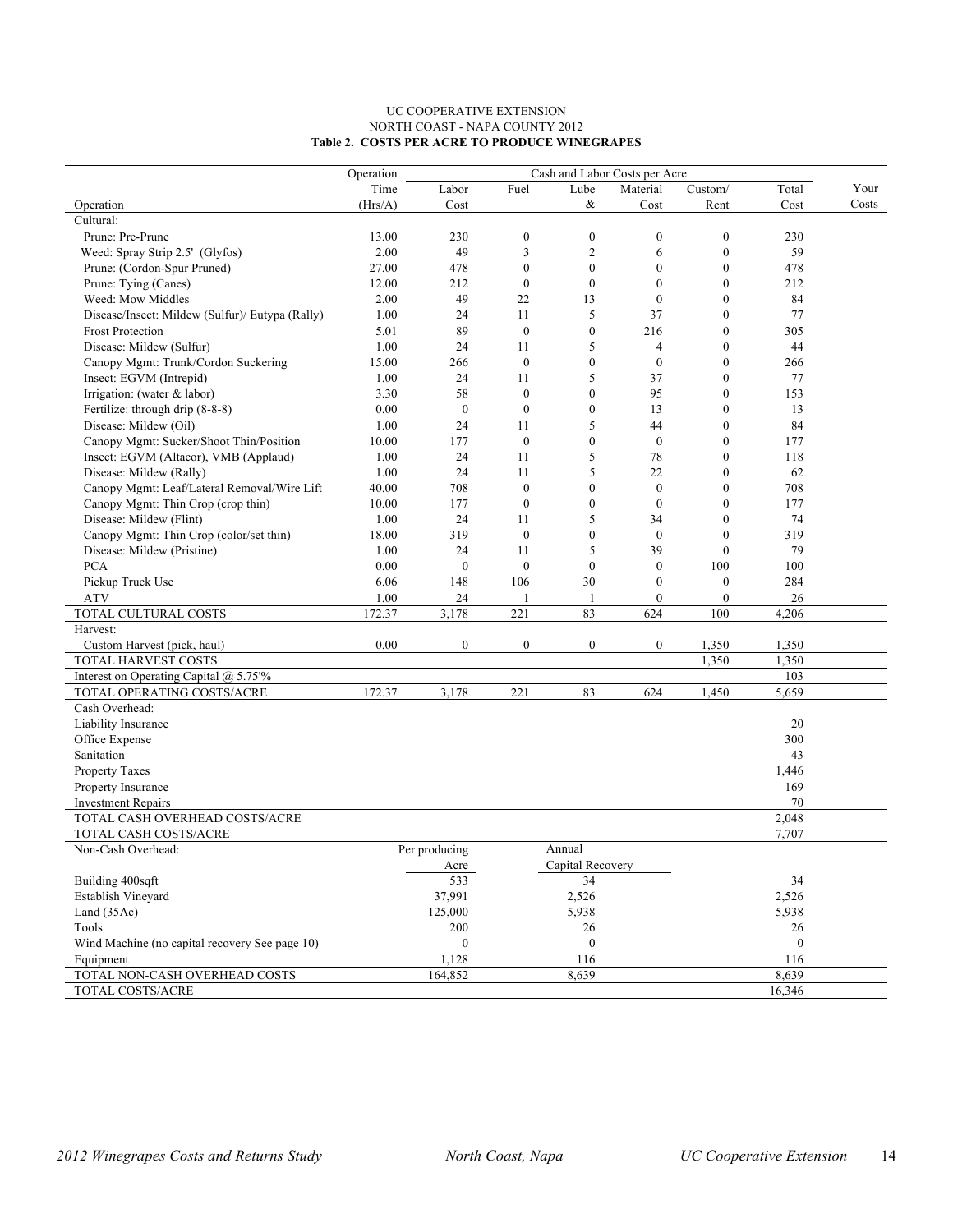|                                                | Quantity/ |      | Price or  | Value or     |  |
|------------------------------------------------|-----------|------|-----------|--------------|--|
|                                                | Acre      | Unit | Cost/Unit | Cost/Acre    |  |
| <b>GROSS RETURNS</b>                           |           |      |           |              |  |
| Production                                     | 4.50      | ton  | 4,455.00  | 20,048       |  |
| TOTAL GROSS RETURNS                            | 4.50      | ton  |           | 20,048       |  |
| OPERATING COSTS                                |           |      |           |              |  |
| Herbicide:                                     |           |      |           | 6            |  |
| Glyfos                                         | 1.00      | pint | 6.17      | 6            |  |
| <b>Insecticide:</b>                            |           |      |           | 115          |  |
| Applaud 70DF                                   | 12.00     | 0Z   | 2.82      | 34           |  |
| Intrepid 2F                                    | 12.00     | floz | 3.11      | 37           |  |
| Altacor                                        | 3.50      | floz | 12.50     | 44           |  |
| Fungicide:                                     |           |      |           | 179          |  |
| Wettable Sulfur (Sulfur DF)                    | 6.00      | 1b   | 1.20      | 7            |  |
| Rally 40WSP                                    | 10.00     | 0Z   | 5.50      | 55           |  |
| JMS Stylet Oil                                 | 2.00      | gal  | 22.01     | 44           |  |
| Flint                                          | 2.00      | 0Z   | 16.75     | 34           |  |
| Pristine                                       | 10.00     | 0Z   | 3.92      | 39           |  |
| Fertilizer:                                    |           |      |           | 13           |  |
| $8 - 8 - 8$                                    | 51.00     | 1b   | 0.26      | 13           |  |
| Water:                                         |           |      |           | 95           |  |
| Water Pumped                                   | 5.74      | acin | 16.50     | 95           |  |
| Custom:                                        |           |      |           | 1,450        |  |
| PCA (field/water)                              | 1.00      | acre | 100.00    | 100          |  |
| Harvest (pick & haul)                          | 4.50      | ton  | 300.00    | 1,350        |  |
| <b>Frost Protection:</b>                       |           |      |           | 216          |  |
| Wind Machine Operation                         | 50.00     | hrac | 4.32      | 216          |  |
| Labor:                                         |           |      |           | 3,178        |  |
| Equipment Operator Labor                       | 22.87     | hrs  | 20.30     | 464          |  |
| Non-Machine Labor                              | 153.31    | hrs  | 17.70     | 2,714        |  |
| Machinery:                                     |           |      |           | 304          |  |
| Fuel-Gas                                       | 28.78     | gal  | 3.82      | 110          |  |
| Fuel-Diesel                                    | 32.41     | gal  | 3.43      | 111          |  |
| Lube                                           |           |      |           | 33           |  |
| Machinery Repair                               |           |      |           | 49           |  |
| Interest on Operating Capital (5.75%)          |           |      |           | 103          |  |
| TOTAL OPERATING COSTS/ACRE                     |           |      |           | 5,659        |  |
| NET RETURNS ABOVE OPERATING COSTS              |           |      |           | 14,389       |  |
| Cash Overhead:                                 |           |      |           |              |  |
| Liability Insurance                            |           |      |           | 20           |  |
| Office Expense                                 |           |      |           | 300          |  |
| Sanitation                                     |           |      |           | 43           |  |
| Property Taxes                                 |           |      |           | 1,446        |  |
| Property Insurance                             |           |      |           | 169          |  |
| <b>Investment Repairs</b>                      |           |      |           | 70           |  |
| TOTAL CASH OVERHEAD COSTS/ACRE                 |           |      |           | 2,048        |  |
| TOTAL CASH COSTS/ACRE                          |           |      |           | 7,707        |  |
| Non-Cash Overhead (Capital Recovery)           |           |      |           |              |  |
| Building 400sqft                               |           |      |           | 34           |  |
| Establish Vineyard                             |           |      |           | 2,526        |  |
| Land (35Ac)                                    |           |      |           | 5,938        |  |
| Tools                                          |           |      |           | 26           |  |
| Wind Machine (no capital recovery See page 10) |           |      |           | $\mathbf{0}$ |  |
| Equipment                                      |           |      |           | 116          |  |
| TOTAL NON-CASH OVERHEAD COSTS                  |           |      |           | 8,639        |  |
| TOTAL COST/ACRE                                |           |      |           | 16,346       |  |
| NET RETURNS ABOVE TOTAL COST                   |           |      |           | 3,701        |  |

#### UC COOPERATIVE EXTENSION NORTH COAST - NAPA COUNTY 2012 **Table 3. COSTS AND RETURNS PER ACRE TO PRODUCE WINEGRAPES**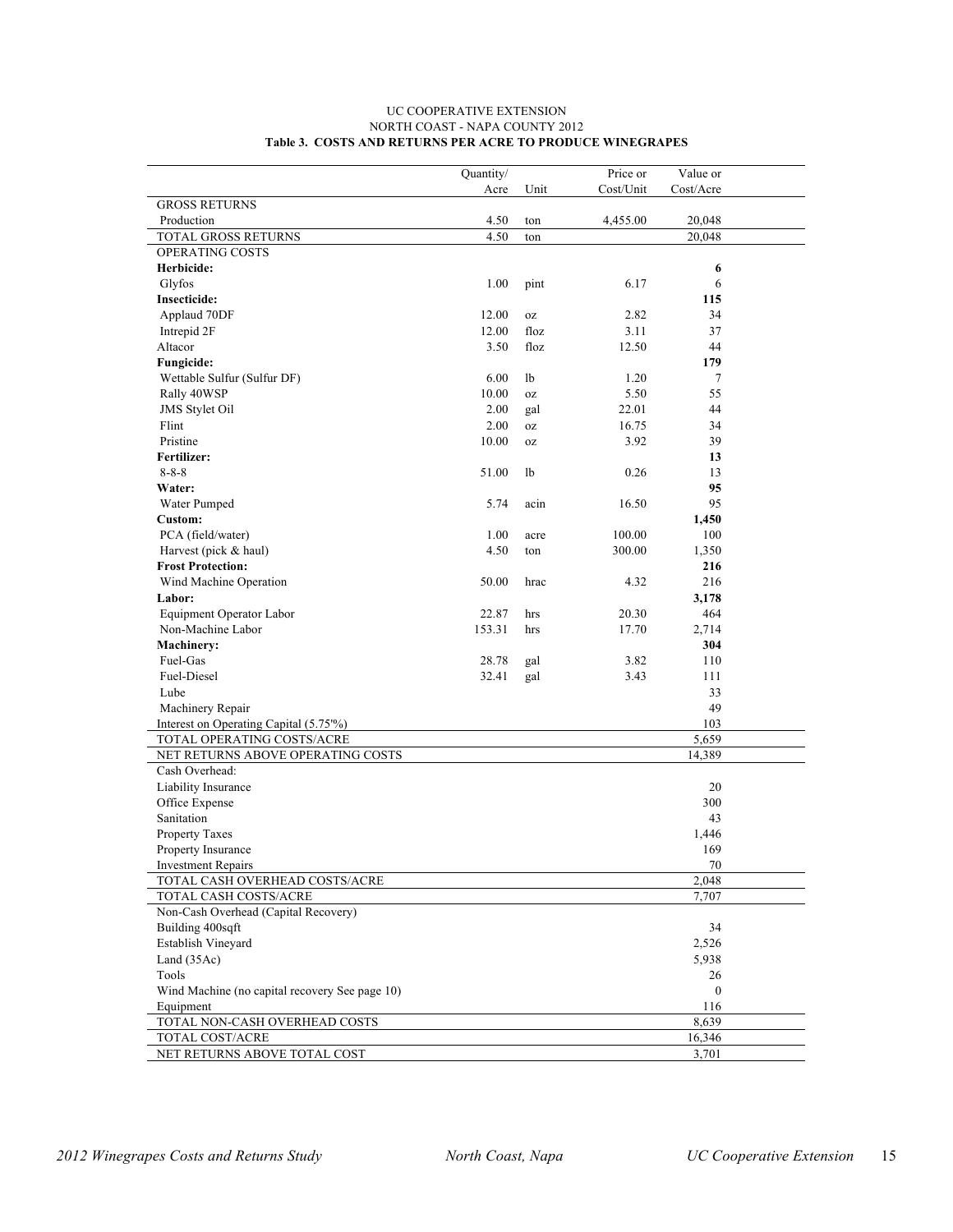#### UC COOPERATIVE EXTENSION NORTH COAST - NAPA COUNTY 2012 **Table 4. MONTHLY CASH COSTS PER ACRE TO PRODUCE WINEGRAPES**

| Beginning 01-12                                 | <b>JAN</b>     | ${\rm FEB}$     | <b>MAR</b>     | APR            | MAY            | $\rm JUN$      | <b>JUL</b>     | AUG            | $\ensuremath{\mathop{\mathbf{SEP}}\nolimits}$ | OCT             | <b>NOV</b>     | $\rm DEC$      | TOTAL |
|-------------------------------------------------|----------------|-----------------|----------------|----------------|----------------|----------------|----------------|----------------|-----------------------------------------------|-----------------|----------------|----------------|-------|
| <b>Ending 12-12</b>                             | 12             | 12              | 12             | 12             | 12             | 12             | 12             | 12             | 12                                            | 12              | 12             | $12\,$         |       |
|                                                 |                |                 |                |                |                |                |                |                |                                               |                 |                |                |       |
| Cultural:                                       |                |                 |                |                |                |                |                |                |                                               |                 |                |                |       |
| Prune: Pre-Prune                                | 230            |                 |                |                |                |                |                |                |                                               |                 |                |                | 230   |
| Weed: Spray Strip 2.5' (Glyfos)                 | 30             |                 |                |                |                |                | 30             |                |                                               |                 |                |                | 59    |
| Prune: (Cordon-Spur Pruned)                     |                |                 | 478            |                |                |                |                |                |                                               |                 |                |                | 478   |
| Prune: Tying (Canes)                            |                |                 | 212            |                |                |                |                |                |                                               |                 |                |                | 212   |
| Weed: Mow Middles                               |                |                 | 42             |                | 42             |                |                |                |                                               |                 |                |                | 84    |
| Disease/Insect: Mildew (Sulfur)/ Eutypa (Rally) |                |                 | 77             |                |                |                |                |                |                                               |                 |                |                | 77    |
| <b>Frost Protection</b>                         |                |                 | 94             | 116            | 94             |                |                |                |                                               |                 |                |                | 305   |
| Disease: Mildew (Sulfur)                        |                |                 |                | 44             |                |                |                |                |                                               |                 |                |                | 44    |
| Canopy Mgmt: Trunk/Cordon Suckering             |                |                 |                | 266            |                |                |                |                |                                               |                 |                |                | 266   |
| Insect: EGVM (Intrepid)                         |                |                 |                |                | 77             |                |                |                |                                               |                 |                |                | 77    |
| Irrigation: (water & labor)                     |                |                 |                |                | 15             | 31             | 31             | 31             | 31                                            | 15              |                |                | 153   |
| Fertilize: through drip (8-8-8)                 |                |                 |                |                | $\overline{7}$ |                |                |                |                                               | $\overline{7}$  |                |                | 13    |
| Disease: Mildew (Oil)                           |                |                 |                |                | 84             |                |                |                |                                               |                 |                |                | 84    |
| Canopy Mgmt: Sucker/Shoot Thin/Position         |                |                 |                |                | 177            |                |                |                |                                               |                 |                |                | 177   |
| Insect: VMB, (Applaud) EGVM (Altacor)           |                |                 |                |                |                | 118            |                |                |                                               |                 |                |                | 118   |
| Disease: Mildew (Rally)                         |                |                 |                |                |                | 62             |                |                |                                               |                 |                |                | 62    |
| Canopy Mgmt: Leaf/Lateral Removal/Wire Lift     |                |                 |                |                |                | 354            | 354            |                |                                               |                 |                |                | 708   |
| Canopy Mgmt: Thin Crop (crop thin)              |                |                 |                |                |                |                | 177            |                |                                               |                 |                |                | 177   |
| Disease: Mildew (Flint)                         |                |                 |                |                |                |                | 74             |                |                                               |                 |                |                | 74    |
| Canopy Mgmt: Thin Crop (color/set thin)         |                |                 |                |                |                |                |                | 319            |                                               |                 |                |                | 319   |
| Disease: Mildew (Pristine)                      |                |                 |                |                |                |                |                | 79             |                                               |                 |                |                | 79    |
| <b>PCA</b>                                      | 8              | 8               | 8              | 8              | 8              | 8              | 8              | 8              | 8                                             | 8               | 8              | 8              | 100   |
| Pickup Truck Use                                | 24             | $24\,$          | 24             | 24             | 24             | 24             | 24             | 24             | 24                                            | 24              | $24\,$         | 24             | 284   |
| <b>ATV</b>                                      | $\overline{2}$ | 2               | $\overline{2}$ | $\overline{2}$ | $\overline{2}$ | $\overline{2}$ | $\overline{2}$ | $\overline{c}$ | 2                                             | 2               | $\overline{2}$ | $\overline{c}$ | 26    |
| TOTAL CULTURAL COSTS                            | 294            | 34              | 938            | 459            | 531            | 599            | 699            | 463            | 65                                            | 56              | 34             | 34             | 4,206 |
| Harvest:                                        |                |                 |                |                |                |                |                |                |                                               |                 |                |                |       |
| Harvest-Custom Pick Haul                        |                |                 |                |                |                |                |                |                | 1,350                                         |                 |                |                | 1,350 |
| TOTAL HARVEST COSTS                             |                |                 |                |                |                |                |                |                | 1,350                                         |                 |                |                | 1,350 |
| Interest on Operating Capital (5.75%)           |                | $\sqrt{2}$      | 6              | $\,$ 8 $\,$    | 11             | 14             | 17             | 19             | 26                                            | $-1$            | $\mathbf{0}$   | $\mathbf{0}$   | 103   |
| TOTAL OPERATING COSTS/ACRE                      | 295            | $\overline{36}$ | 944            | 468            | 542            | 612            | 716            | 482            | 1,441                                         | $\overline{55}$ | 34             | 34             | 5,659 |
| Cash Overhead:                                  |                |                 |                |                |                |                |                |                |                                               |                 |                |                |       |
| Liability Insurance                             |                | 20              |                |                |                |                |                |                |                                               |                 |                |                | 20    |
| Office Expense                                  | 25             | 25              | 25             | 25             | 25             | 25             | 25             | 25             | 25                                            | 25              | 25             | 25             | 300   |
| Sanitation                                      | $\overline{4}$ | $\overline{4}$  | $\overline{4}$ | $\overline{4}$ | $\overline{4}$ | $\overline{4}$ | $\overline{4}$ | $\overline{4}$ | $\overline{4}$                                | $\overline{4}$  | $\overline{4}$ | $\overline{4}$ | 43    |
| Property Taxes                                  |                | 723             |                |                |                |                | 723            |                |                                               |                 |                |                | 1,446 |
| Property Insurance                              |                | 169             |                |                |                |                |                |                |                                               |                 |                |                | 169   |
| <b>Investment Repairs</b>                       | 6              | 6               | 6              | 6              | 6              | 6              | 6              | 6              | 6                                             | 6               | 6              | 6              | 70    |
| TOTAL CASH OVERHEAD COSTS                       | 34             | 946             | 34             | 34             | 34             | 34             | 757            | 34             | 34                                            | 34              | 34             | 34             | 2,048 |
| TOTAL CASH COSTS/ACRE                           | 330            | 982             | 978            | 502            | 576            | 647            | 1,473          | 516            | 1,475                                         | 90              | 68             | 68             | 7,707 |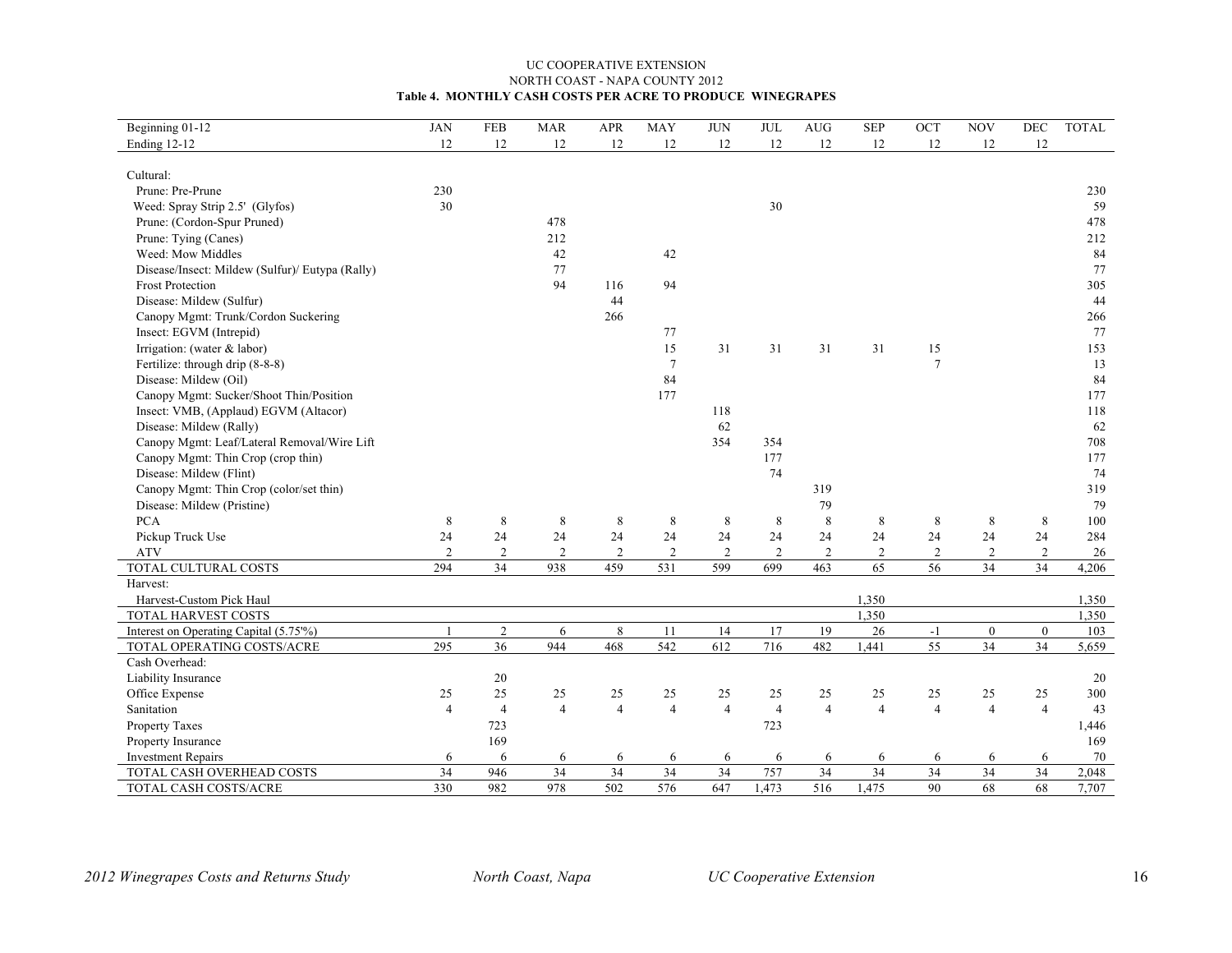#### UC COOPERATIVE EXTENSION NORTH COAST - Napa County 2012 **Table 5. RANGING ANALYSIS for WINEGRAPES**

#### COSTS PER ACRE AT VARYING YIELD TO PRODUCE WINEGRAPES

|                                              | YIELD (ton/acre) |        |        |        |        |        |        |  |  |  |
|----------------------------------------------|------------------|--------|--------|--------|--------|--------|--------|--|--|--|
|                                              | 3.00             | 3.50   | 4.00   | 4.50   | 5.00   | 5.50   | 6.00   |  |  |  |
| <b>OPERATING COSTS:</b>                      |                  |        |        |        |        |        |        |  |  |  |
| Cultural Cost                                | 4,206            | 4,206  | 4,206  | 4,206  | 4,206  | 4,206  | 4,206  |  |  |  |
| Harvest Cost                                 | 900              | 1,050  | 1,200  | 1,350  | 1,500  | 1,650  | 1,800  |  |  |  |
| Interest on operating capital $\omega$ 5.75% | 101              | 102    | 102    | 103    | 104    | 105    | 105    |  |  |  |
| TOTAL OPERATING COSTS/ACRE                   | 5,206            | 5,357  | 5,508  | 5,659  | 5,809  | 5,960  | 6,111  |  |  |  |
| <b>Total Operating Costs/ton</b>             | 1.735            | 1,531  | 1,377  | 1,257  | 1,162  | 1,084  | 1,018  |  |  |  |
| <b>CASH OVERHEAD COSTS/ACRE</b>              | 2.049            | 2,049  | 2,049  | 2,049  | 2.049  | 2.049  | 2,049  |  |  |  |
| TOTAL CASH COSTS/ACRE                        | 7,255            | 7,406  | 7,557  | 7,707  | 7,858  | 8,009  | 8,159  |  |  |  |
| <b>Total Cash Costs/ton</b>                  | 2,418            | 2,116  | 1,889  | 1,713  | 1,572  | 1,456  | 1,360  |  |  |  |
| NON-CASH OVERHEAD COSTS/ACRE                 | 8,639            | 8,639  | 8,639  | 8,639  | 8,639  | 8,639  | 8,639  |  |  |  |
| <b>TOTAL COSTS/ACRE</b>                      | 15,894           | 16,045 | 16,196 | 16,346 | 16,497 | 16,648 | 16,799 |  |  |  |
| Total Costs/ton                              | 5,298            | 4,584  | 4.049  | 3,633  | 3,299  | 3,027  | 2,800  |  |  |  |

#### NET RETURNS PER ACRE ABOVE OPERATING COSTS

| <b>PRICE</b>         | YIELD (ton/acre) |        |        |        |        |        |        |  |  |  |
|----------------------|------------------|--------|--------|--------|--------|--------|--------|--|--|--|
| $\frac{\sqrt{2}}{2}$ | 3.00             | 3.50   | 4.00   | 4.50   | 5.00   | 5.50   | 6.00   |  |  |  |
| 3,105                | 4.109            | 5,510  | 6,912  | 8.314  | 9.716  | 11.117 | 12,519 |  |  |  |
| 3,555                | 5,459            | 7,085  | 8,712  | 10,339 | 11,966 | 13,592 | 15,219 |  |  |  |
| 4,005                | 6.809            | 8.660  | 10,512 | 12.364 | 14,216 | 16,067 | 17,919 |  |  |  |
| 4,455                | 8.159            | 10,235 | 12,312 | 14,389 | 16,466 | 18,542 | 20,619 |  |  |  |
| 4,905                | 9.509            | 11,810 | 14.112 | 16,414 | 18,716 | 21,017 | 23,319 |  |  |  |
| 5,355                | 10.859           | 13,385 | 15.912 | 18.439 | 20,966 | 23.492 | 26,019 |  |  |  |
| 5,805                | 12.209           | 14.960 | 17.712 | 20,464 | 23,216 | 25,967 | 28,719 |  |  |  |

#### NET RETURNS PER ACRE ABOVE CASH COSTS

| <b>PRICE</b>         |        |        | YIELD (ton/acre) |        |        |        |        |
|----------------------|--------|--------|------------------|--------|--------|--------|--------|
| $\frac{\sqrt{2}}{2}$ | 3.00   | 3.50   | 4.00             | 4.50   | 5.00   | 5.50   | 6.00   |
| 3,105                | 2,060  | 3,462  | 4,864            | 6,265  | 7,667  | 9,069  | 10,471 |
| 3,555                | 3,410  | 5,037  | 6,664            | 8,290  | 9,917  | 11,544 | 13,171 |
| 4,005                | 4,760  | 6,612  | 8,464            | 10,315 | 12,167 | 14,019 | 15,871 |
| 4,455                | 6.110  | 8,187  | 10.264           | 12.340 | 14,417 | 16.494 | 18,571 |
| 4,905                | 7,460  | 9,762  | 12,064           | 14,365 | 16,667 | 18,969 | 21,271 |
| 5,355                | 8.810  | 11,337 | 13,864           | 16,390 | 18,917 | 21.444 | 23,971 |
| 5,805                | 10,160 | 12.912 | 15,664           | 18,415 | 21,167 | 23,919 | 26,671 |

| NET RETURNS PER ACRE ABOVE TOTAL COSTS |  |  |  |  |
|----------------------------------------|--|--|--|--|
|----------------------------------------|--|--|--|--|

| <b>PRICE</b>                  |          |          |          | YIELD (ton/acre) |        |        |        |  |
|-------------------------------|----------|----------|----------|------------------|--------|--------|--------|--|
| $\frac{\text{S}}{\text{ton}}$ | 3.00     | 3.50     | 4.00     | 4.50             | 5.00   | 5.50   | 6.00   |  |
| 3,105                         | $-6.579$ | $-5.177$ | $-3,776$ | $-2,374$         | $-972$ | 430    | 1,832  |  |
| 3,555                         | $-5,229$ | $-3,602$ | $-1,976$ | $-349$           | 1,278  | 2,905  | 4,532  |  |
| 4.005                         | $-3.879$ | $-2.027$ | $-176$   | 1,676            | 3,528  | 5,380  | 7,232  |  |
| 4,455                         | $-2,529$ | $-452$   | 1,624    | 3,701            | 5,778  | 7,855  | 9,932  |  |
| 4.905                         | $-1.179$ | 1,123    | 3,424    | 5,726            | 8.028  | 10,330 | 12,632 |  |
| 5,355                         | 171      | 2,698    | 5,224    | 7,751            | 10,278 | 12,805 | 15,332 |  |
| 5,805                         | 1.521    | 4,273    | 7.024    | 9,776            | 12,528 | 15.280 | 18,032 |  |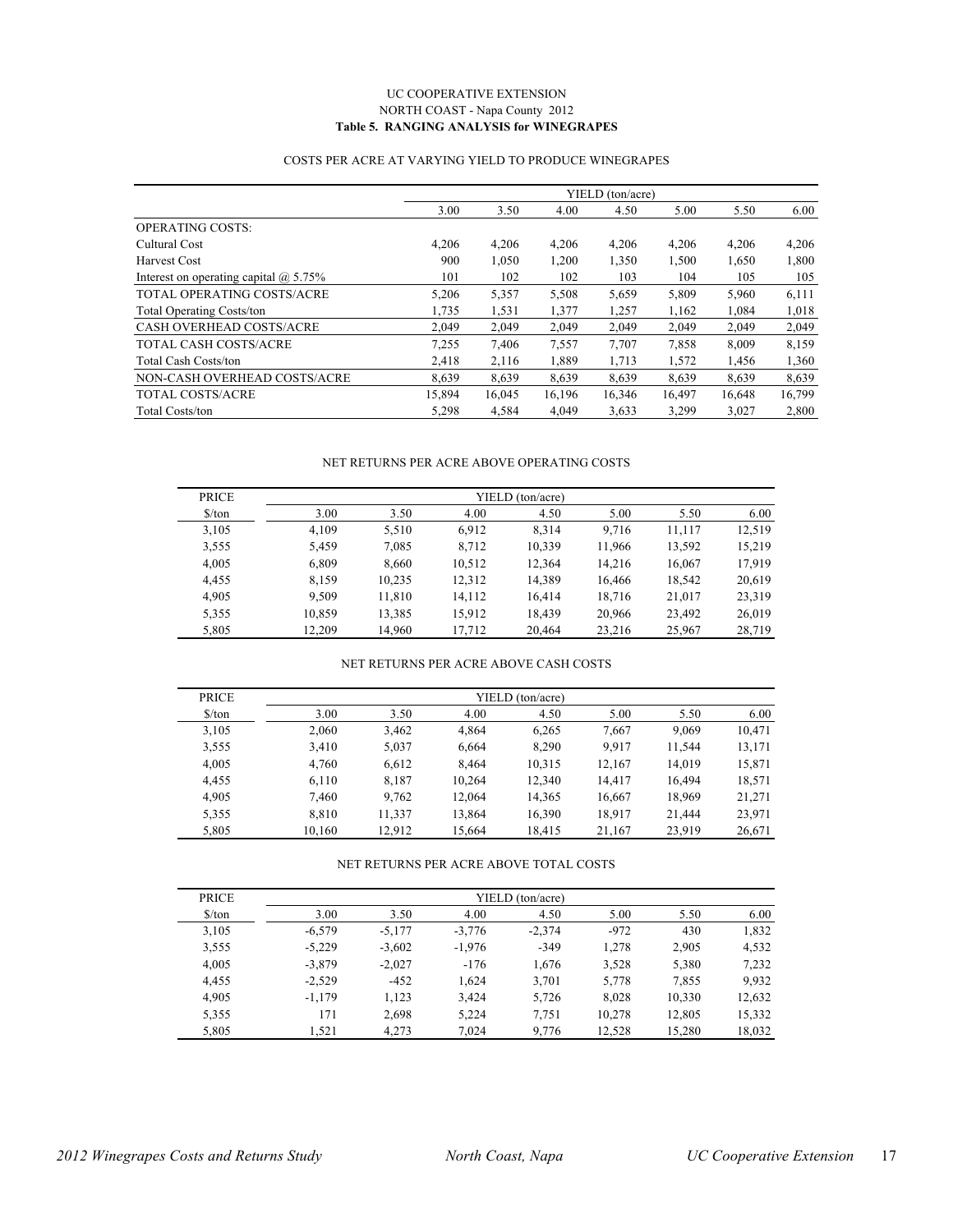#### UC COOPERATIVE EXTENSION NORTH COAST - NAPA COUNTY 2012 **Table 6. WHOLE FARM ANNUAL EQUIPMENT, INVESTMENT, AND BUSINESS OVERHEAD COSTS**

|                                |         |      |         |          | Cash Overhead |       |        |
|--------------------------------|---------|------|---------|----------|---------------|-------|--------|
|                                |         | Yrs  | Salvage | Capital  | Insur-        |       |        |
| Yr Description                 | Price   | Life | Value   | Recovery | ance          | Taxes | Total  |
| 12 60HP 4WD Narrow Tractor     | 45,000  | 15   | 8,761   | 3,849    | 216           | 269   | 4,333  |
| Air Blast Gil 3Pt 200gal<br>12 | 10,000  | 15   | 960     | 902      | 44            | 55    | 1,001  |
| ATV 4WD<br>12.                 | 6,700   | 5    | 3,003   | 991      | 39            | 49    | 1,078  |
| Mower-Flail 5'<br>12           | 8.000   | 15   | 768     | 722      | 35            | 44    | 801    |
| Pickup Truck 1/2 T             | 32,000  | σ    | 12,139  | 3,978    | 177           | 221   | 4,376  |
| 12 Sprayer ATV 20gal           | 350     | 10   | 62      | 40       |               |       | 44     |
| TOTAL                          | 102.050 |      | 25,692  | 10.481   | 513           | 639   | 11,632 |
| $60\%$ of new cost*            | 61.230  |      | 15.415  | 6.288    | 308           | 383   | 6,979  |

#### ANNUAL EQUIPMENT COSTS

\*Used to reflect a mix of new and used equipment

#### ANNUAL INVESTMENT COSTS

|                              |           |      |                  |          | Cash Overhead |          |          |         |
|------------------------------|-----------|------|------------------|----------|---------------|----------|----------|---------|
|                              |           | Yrs  | Salvage          | Capital  | Insur-        |          |          |         |
| Description                  | Price     | Life | Value            | Recovery | ance          | Taxes    | Repairs  | Total   |
| <b>INVESTMENT</b>            |           |      |                  |          |               |          |          |         |
| Building 400sqft             | 16.000    | 30   | $\theta$         | 1.011    | 64            | 80       | 512      | 1.668   |
| Establish Vineyard (10 Ac)   | 379,910   | 27   | $\boldsymbol{0}$ | 25,262   | 1,540         | 1.900    | 0        | 28,701  |
| Land-Napa (35 Ac)            | 4,375,000 | 30   | 4,375,000        | 207,813  | $\Omega$      | 43.750   | $\theta$ | 251,563 |
| Tools                        | 6.000     | 10   | $\boldsymbol{0}$ | 768      | 24            | 30       | 100      | 922     |
| Wind Machine (3) See page 10 | $\theta$  | 28   | $\theta$         | $\Omega$ | 301           | $\Omega$ | 1.500    | 1,801   |
| TOTAL INVESTMENT             | 4.776.910 |      | 4.375,000        | 234.853  | 1.929         | 45.760   | 2.112    | 284.654 |

#### ANNUAL BUSINESS OVERHEAD COSTS

|                     |      |      | Price/ | Total |
|---------------------|------|------|--------|-------|
| Description         | Farm | Unit | Unit   | Cost  |
| Liability Insurance | 30   | acre | 20.27  | 608   |
| Office Expense      | 30   | acre | 300.00 | 9,000 |
| Sanitation          | 30   | acre | 43.17  | 1.295 |

#### UC COOPERATIVE EXTENSION NORTH COAST - NAPA COUNTY 2012  **Table 7. HOURLY EQUIPMENT COSTS for WINEGRAPES PRODUCTION**

|                                     |          |       | <b>COSTS PER HOUR</b> |               |       |           |       |       |           |
|-------------------------------------|----------|-------|-----------------------|---------------|-------|-----------|-------|-------|-----------|
|                                     | Cabernet | Total |                       | Cash Overhead |       | Operating |       |       |           |
|                                     | Hours    | Hours | Capital               | Insur-        |       | Lube &    | Fuel  | Total | Total     |
| Yr Description                      | Used     | Used  | Recovery              | ance          | Taxes | Repairs   |       | Oper. | Costs/Hr. |
| 12 60HP 4WD NarrowTractor           | 110      | ,066  | 2.17                  | 0.12          | 0.15  | 2.66      | 10.11 | 12.77 | 15.21     |
| 12 Air Blast Sprayer Gil 3Pt 200gal | 80       | 143   | 3.78                  | 0.18          | 0.23  | 1.55      | 0.00  | 1.55  | 5.75      |
| 12 ATV 4WD                          | 30       | 400   | 49.،                  | 0.06          | 0.07  | 0.69      | 1.27  | l.96  | 3.58      |
| 12 Mower-Flail 5'                   | 20       | 133   | 3.25                  | 0.16          | 0.20  | 3.73      | 0.00  | 3.73  | 7.34      |
| 12 Pickup Truck 1/2 T               | 61       | 285   | 8.37                  | 0.37          | 0.46  | 4.99      | 17.51 | 22.50 | 31.71     |
| 12 Sprayer ATV 20gal                | 20       | 150   | 0.16                  | 0.01          | 0.01  | 0.09      | 0.00  | 0.09  | 0.27      |